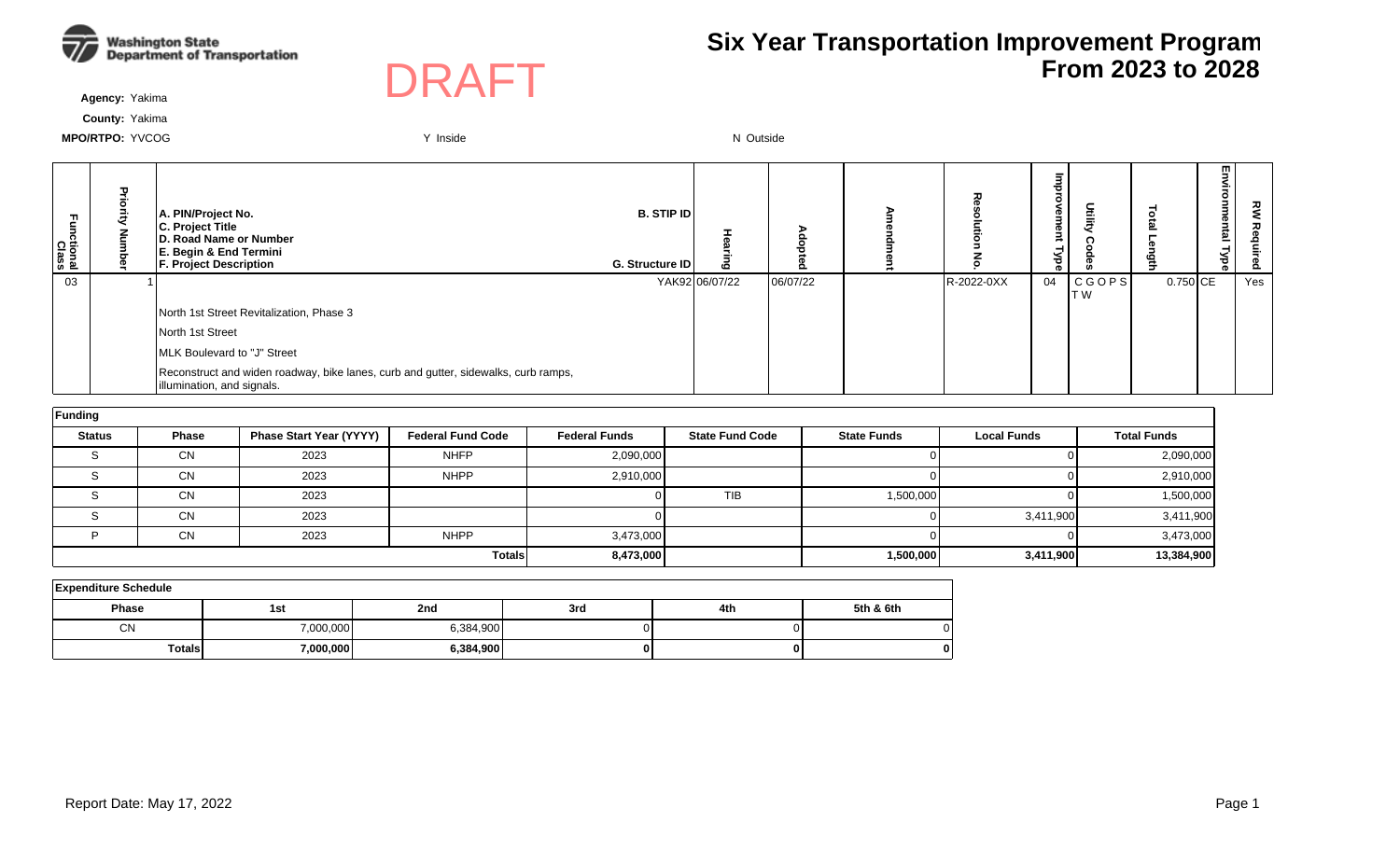



**Agency:** Yakima

**County:** Yakima

| Functional<br>Class | ᠊ᠣ | A. PIN/Project No.<br>C. Project Title<br>D. Road Name or Number<br>E. Begin & End Termini<br><b>F. Project Description</b>                                                                       | <b>B. STIP IDI</b><br>G. Structure ID | <b>CO</b>      |          |            | <b>D</b><br>®<br>≺<br>್ಥ | Ĕ     |            | m<br><u>نە</u> | 깋<br>ဥ |
|---------------------|----|---------------------------------------------------------------------------------------------------------------------------------------------------------------------------------------------------|---------------------------------------|----------------|----------|------------|--------------------------|-------|------------|----------------|--------|
| 04                  |    |                                                                                                                                                                                                   |                                       | YAK11 06/07/22 | 06/07/22 | R-2022-### | 01                       | OPSTW | $0.280$ EA |                | No     |
|                     |    | Bravo Company Boulevard, Phase 1                                                                                                                                                                  |                                       |                |          |            |                          |       |            |                |        |
|                     |    | Bravo Company Blvd                                                                                                                                                                                |                                       |                |          |            |                          |       |            |                |        |
|                     |    | Railroad Tracks to 'D' Street                                                                                                                                                                     |                                       |                |          |            |                          |       |            |                |        |
|                     |    | Construct four-lane roadway section with median, bike lanes and roundabouts, install<br>curb, gutter, sidewalk, street lighting and storm drainage system, along with water<br>and sewer systems. |                                       |                |          |            |                          |       |            |                |        |
| الممتلومين وال      |    |                                                                                                                                                                                                   |                                       |                |          |            |                          |       |            |                |        |

| ⊺runamg       |          |                                |                          |                      |                        |                    |                    |                    |  |  |  |  |  |
|---------------|----------|--------------------------------|--------------------------|----------------------|------------------------|--------------------|--------------------|--------------------|--|--|--|--|--|
| <b>Status</b> | Phase    | <b>Phase Start Year (YYYY)</b> | <b>Federal Fund Code</b> | <b>Federal Funds</b> | <b>State Fund Code</b> | <b>State Funds</b> | <b>Local Funds</b> | <b>Total Funds</b> |  |  |  |  |  |
|               | ៱៶<br>U١ | 2023                           |                          |                      |                        |                    | 6,000,000          | 6,000,000          |  |  |  |  |  |
|               |          |                                | <b>Totals</b>            |                      |                        |                    | 6,000,000          | 6,000,000          |  |  |  |  |  |

| <b>Expenditure Schedule</b> |           |           |     |     |           |  |  |  |  |  |  |  |
|-----------------------------|-----------|-----------|-----|-----|-----------|--|--|--|--|--|--|--|
| Phase                       | 1St       | 2nd       | 3rd | 4th | 5th & 6th |  |  |  |  |  |  |  |
| CN                          | 3,000,000 | 3.000.000 |     |     |           |  |  |  |  |  |  |  |
| <b>Totals</b>               | 3,000,000 | 3.000.000 |     |     | 0         |  |  |  |  |  |  |  |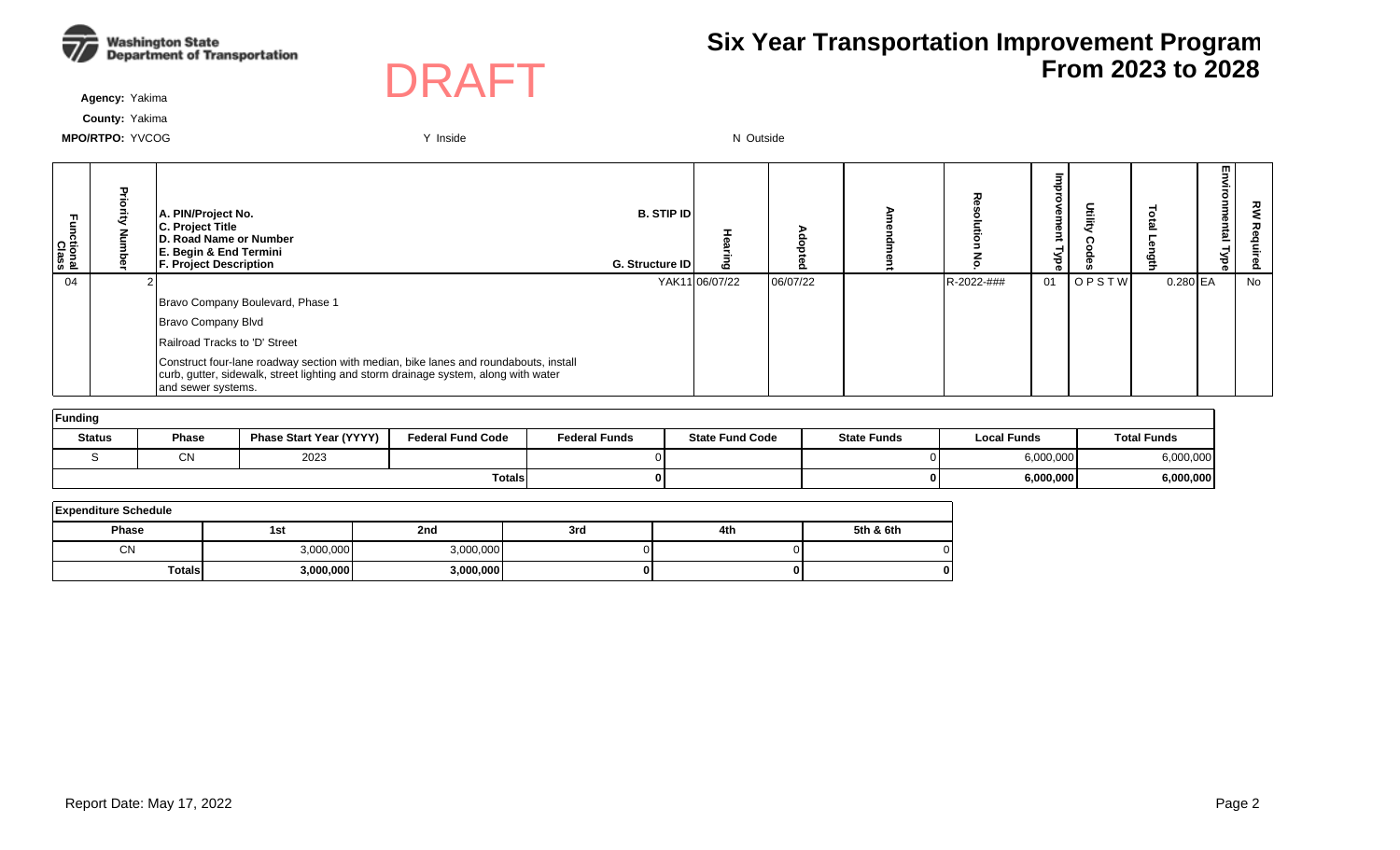



**Agency:** Yakima

**County:** Yakima

| Fa<br>E<br>ctional<br>Class | $\mathbf{u}$ | A. PIN/Project No.<br>C. Project Title<br>D. Road Name or Number<br>E. Begin & End Termini<br><b>F. Project Description</b> | <b>B. STIP IDI</b><br>G. Structure ID | ه               |          |            | 73.<br>⋜<br>73<br>ਨ | ◡<br>亖 |            | 핗<br>ξ.<br>omne<br>lag<br>Гуре | ᅍ   |
|-----------------------------|--------------|-----------------------------------------------------------------------------------------------------------------------------|---------------------------------------|-----------------|----------|------------|---------------------|--------|------------|--------------------------------|-----|
| 00                          |              | $3$ / 1485(024)                                                                                                             |                                       | YAK 80 06/07/22 | 06/07/22 | R-2022-XXX | 28                  |        | $1.000$ CE |                                | Yes |
|                             |              | Cowiche Canyon Trail - Phase 1                                                                                              |                                       |                 |          |            |                     |        |            |                                |     |
|                             |              | Cowiche Canyon Trail                                                                                                        |                                       |                 |          |            |                     |        |            |                                |     |
|                             |              | Powerhouse Road to Cowiche Canyon Lane                                                                                      |                                       |                 |          |            |                     |        |            |                                |     |
|                             |              | Construct a pathway, including pedestrian bridge over Cowiche Creek                                                         |                                       |                 |          |            |                     |        |            |                                |     |

| Funding       |              |                                |                          |                      |                        |                    |                    |                    |  |  |  |  |
|---------------|--------------|--------------------------------|--------------------------|----------------------|------------------------|--------------------|--------------------|--------------------|--|--|--|--|
| <b>Status</b> | <b>Phase</b> | <b>Phase Start Year (YYYY)</b> | <b>Federal Fund Code</b> | <b>Federal Funds</b> | <b>State Fund Code</b> | <b>State Funds</b> | <b>Local Funds</b> | <b>Total Funds</b> |  |  |  |  |
|               | <b>CN</b>    | 2023                           |                          |                      | <b>CWA</b>             | 2,316,700          |                    | 2,316,700          |  |  |  |  |
|               |              |                                | <b>Totals</b>            |                      |                        | 2,316,700          |                    | 2,316,700          |  |  |  |  |

| <b>Expenditure Schedule</b> |         |           |     |     |           |  |  |  |  |  |  |
|-----------------------------|---------|-----------|-----|-----|-----------|--|--|--|--|--|--|
| Phase                       | 1st     | 2nd       | 3rd | 4th | 5th & 6th |  |  |  |  |  |  |
| <b>CN</b>                   | 600,000 | ,716,700  |     |     |           |  |  |  |  |  |  |
| <b>Totals</b>               | 600,000 | 1,716,700 |     |     | 01        |  |  |  |  |  |  |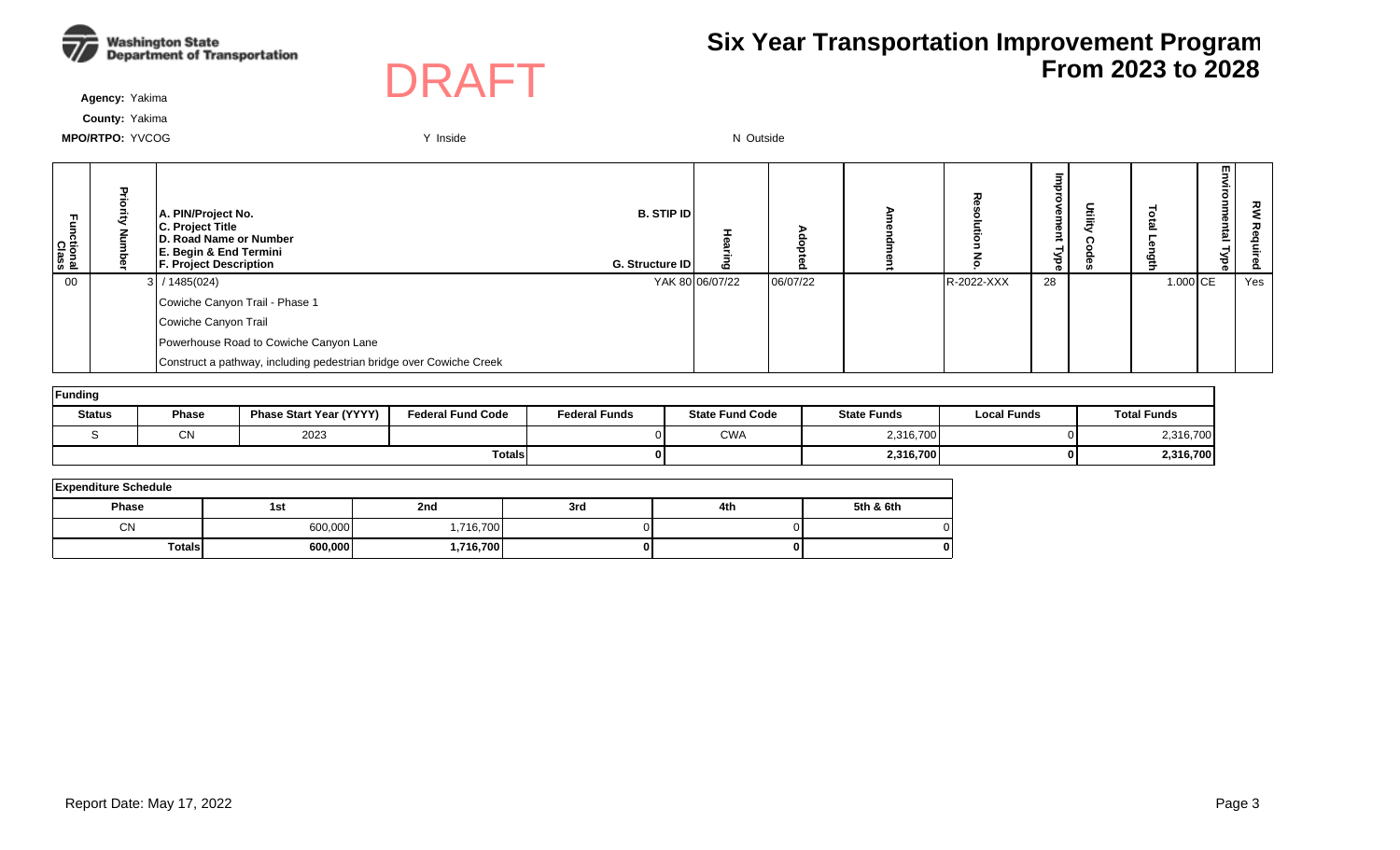



**Agency:** Yakima

**County:** Yakima

| Functional<br>Class | $\mathbf{\tau}$ | A. PIN/Project No.<br>C. Project Title<br>D. Road Name or Number<br>E. Begin & End Termini<br><b>F. Project Description</b> | <b>B. STIP IDI</b><br><b>G. Structure IDI</b> | 6              |          |            | ਠ<br>െ<br>≺<br>न्नु । | ₫            |            | 핗<br>≦.<br>onme<br>intal<br>넣<br>o. | ᅍ   |
|---------------------|-----------------|-----------------------------------------------------------------------------------------------------------------------------|-----------------------------------------------|----------------|----------|------------|-----------------------|--------------|------------|-------------------------------------|-----|
| 14                  |                 | 4 / 9939(028)                                                                                                               |                                               | YAK98 06/07/22 | 06/07/22 | R-2022-### | 21                    | <b>OPSTW</b> | $0.050$ CE |                                     | Yes |
|                     |                 | S. 72nd Avenue and W. Washington Avenue Improvements                                                                        |                                               |                |          |            |                       |              |            |                                     |     |
|                     |                 | IS. 72nd Avenue                                                                                                             |                                               |                |          |            |                       |              |            |                                     |     |
|                     |                 | S. 72nd Avenue to W. Washington Ave.                                                                                        |                                               |                |          |            |                       |              |            |                                     |     |
|                     |                 | Improve intersection by constructing a roundabout.                                                                          |                                               |                |          |            |                       |              |            |                                     |     |

| Funding       |              |                                |                          |                      |                        |                    |                    |                    |  |  |  |  |
|---------------|--------------|--------------------------------|--------------------------|----------------------|------------------------|--------------------|--------------------|--------------------|--|--|--|--|
| <b>Status</b> | <b>Phase</b> | <b>Phase Start Year (YYYY)</b> | <b>Federal Fund Code</b> | <b>Federal Funds</b> | <b>State Fund Code</b> | <b>State Funds</b> | <b>Local Funds</b> | <b>Total Funds</b> |  |  |  |  |
|               | $\sim$<br>◡◝ | 2023                           |                          |                      | <b>OTHER</b>           | 800,000            |                    | 800,000            |  |  |  |  |
|               |              |                                | <b>Totals</b>            |                      |                        | 800,000            |                    | 800,000            |  |  |  |  |

| <b>Expenditure Schedule</b> |         |     |     |     |           |  |  |  |  |  |  |
|-----------------------------|---------|-----|-----|-----|-----------|--|--|--|--|--|--|
| <b>Phase</b>                | 1st     | 2nd | 3rd | 4th | 5th & 6th |  |  |  |  |  |  |
| СN                          | 800,000 |     |     |     |           |  |  |  |  |  |  |
| <b>Totals</b>               | 800,000 | o   |     |     |           |  |  |  |  |  |  |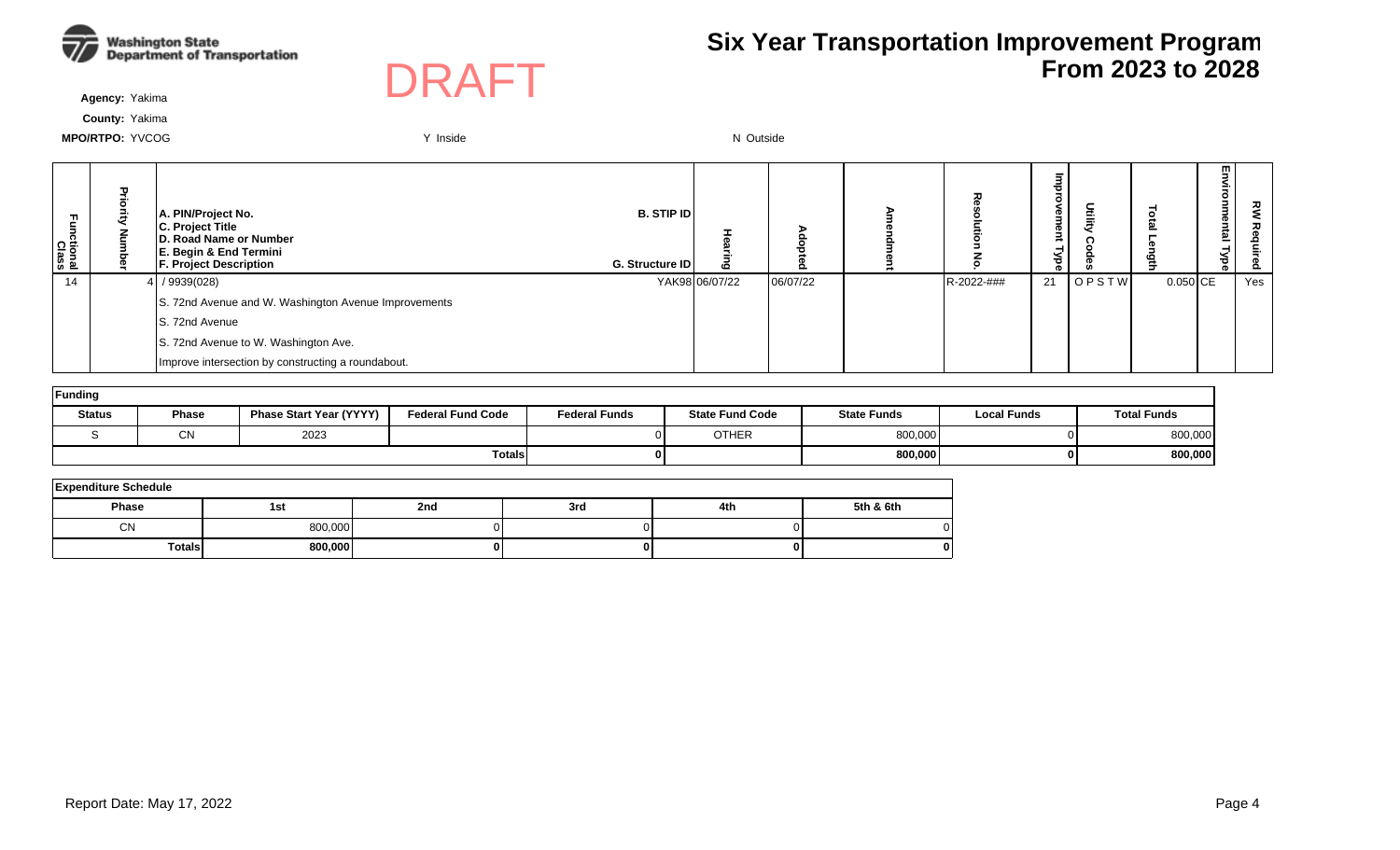



**Agency:** Yakima

**County:** Yakima

| ctional<br>Class |  | A. PIN/Project No.<br>C. Project Title<br>D. Road Name or Number<br>E. Begin & End Termini<br><b>F. Project Description</b>    | <b>B. STIP IDI</b><br><b>G. Structure IDI</b> | $\mathbf{c}$   |          |            | Φ<br>Φ<br>ಕ<br>ര |              |            | m<br><u>ត</u> | ᅍ<br>௨ |
|------------------|--|--------------------------------------------------------------------------------------------------------------------------------|-----------------------------------------------|----------------|----------|------------|------------------|--------------|------------|---------------|--------|
| 03               |  | 5/000S(473)                                                                                                                    |                                               | YAK44106/07/22 | 06/07/22 | R-2022-XXX | 21               | <b>OPSTW</b> | $0.200$ CE |               | Yes    |
|                  |  | 34th Avenue & Fruitvale Boulevard, and 34th Avenue and River Road Roundabouts                                                  |                                               |                |          |            |                  |              |            |               |        |
|                  |  | 34th Avenue                                                                                                                    |                                               |                |          |            |                  |              |            |               |        |
|                  |  | River Road to Fruitvale Boulevard                                                                                              |                                               |                |          |            |                  |              |            |               |        |
|                  |  | Improve the intersections of River Road & Fruitvale Boulevard, and N. 34th Avenue<br>and River Road by installing roundabouts. |                                               |                |          |            |                  |              |            |               |        |

| Funding       |              |                                |                          |                      |                        |                    |                    |                    |  |  |  |  |  |
|---------------|--------------|--------------------------------|--------------------------|----------------------|------------------------|--------------------|--------------------|--------------------|--|--|--|--|--|
| <b>Status</b> | <b>Phase</b> | <b>Phase Start Year (YYYY)</b> | <b>Federal Fund Code</b> | <b>Federal Funds</b> | <b>State Fund Code</b> | <b>State Funds</b> | <b>Local Funds</b> | <b>Total Funds</b> |  |  |  |  |  |
|               | <b>CN</b>    | 2023                           | <b>HSIP</b>              | 788,308              |                        |                    | 87,590             | 875,898            |  |  |  |  |  |
|               | CN           | 2023                           |                          |                      | <b>OTHER</b>           | 1,000,000          |                    | 1,000,000          |  |  |  |  |  |
|               | <b>CN</b>    | 2023                           | <b>NHPP</b>              | 1,228,000            |                        |                    |                    | 1,228,000          |  |  |  |  |  |
|               |              |                                | <b>Totals</b>            | 2,016,308            |                        | 1,000,000          | 87,590             | 3,103,898          |  |  |  |  |  |

| <b>Expenditure Schedule</b> |         |           |     |     |           |  |  |  |  |  |  |  |
|-----------------------------|---------|-----------|-----|-----|-----------|--|--|--|--|--|--|--|
| <b>Phase</b>                | 1st     | 2nd       | 3rd | 4th | 5th & 6th |  |  |  |  |  |  |  |
| <b>CN</b>                   | 300,000 | 2,803,898 |     |     |           |  |  |  |  |  |  |  |
| <b>Totals</b>               | 300,000 | 2,803,898 |     | 01  |           |  |  |  |  |  |  |  |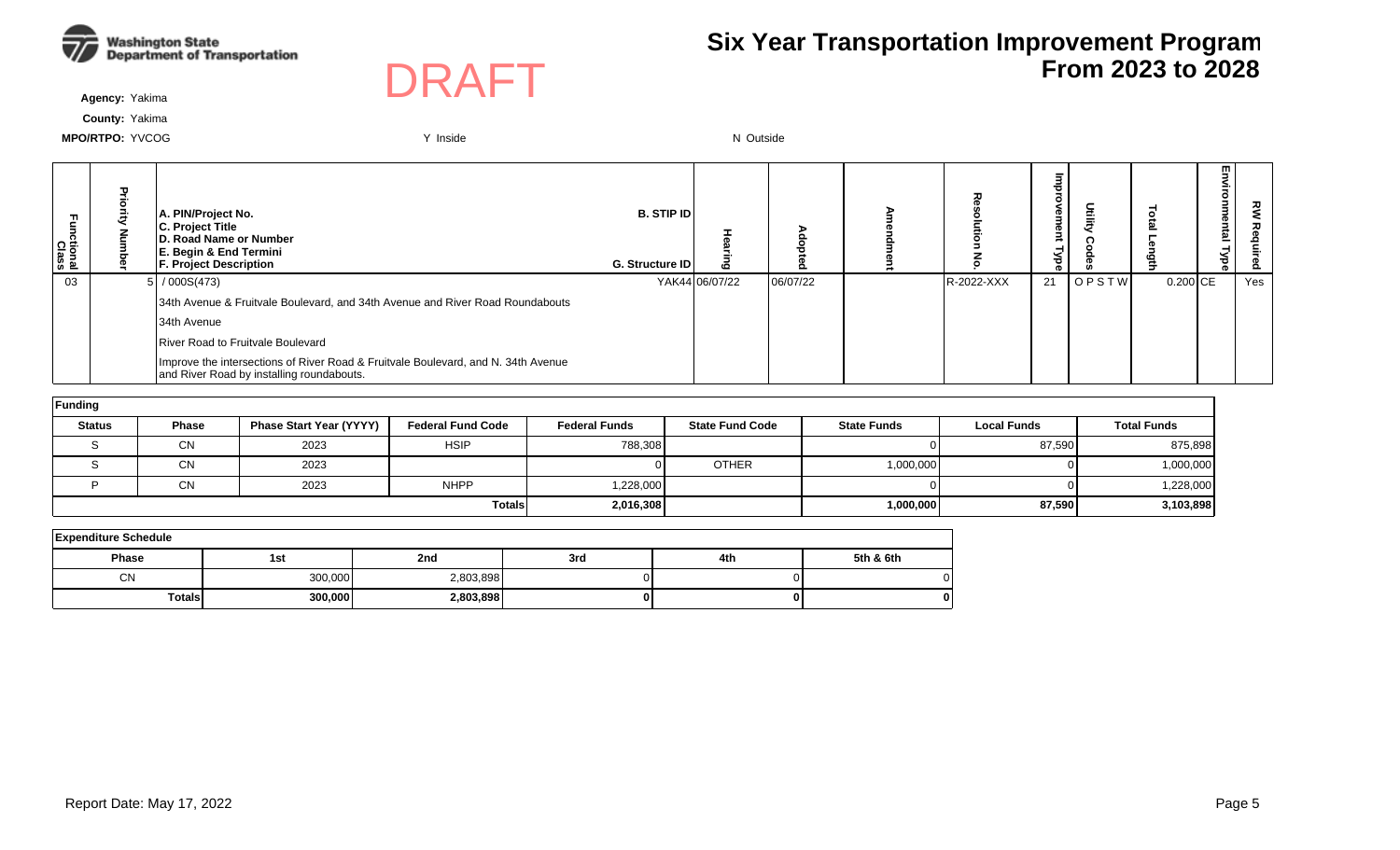



**Agency:** Yakima

**County:** Yakima

| 곤<br>ctional<br>Class | A. PIN/Project No.<br>C. Project Title<br><b>ID. Road Name or Number</b><br>E. Begin & End Termini<br><b>F. Project Description</b>                               | <b>B. STIP IDI</b><br><b>G. Structure IDI</b> | ه              |          |            | œ<br>œ<br>ಕ | ≣     |            | 罒<br>ame<br>툐<br>ہی<br>ಕ | ᇰ<br>௨ |
|-----------------------|-------------------------------------------------------------------------------------------------------------------------------------------------------------------|-----------------------------------------------|----------------|----------|------------|-------------|-------|------------|--------------------------|--------|
| 19                    |                                                                                                                                                                   |                                               | YAK88106/07/22 | 06/07/22 | R-2022-### | 28          | ICOPT | $0.300$ CE |                          | No     |
|                       | Robertson Elementary School Safety Improvements                                                                                                                   |                                               |                |          |            |             |       |            |                          |        |
|                       | various streets                                                                                                                                                   |                                               |                |          |            |             |       |            |                          |        |
|                       | various locations to various locations                                                                                                                            |                                               |                |          |            |             |       |            |                          |        |
|                       | This project will make various pedestrian safety improvements in the vicinity of<br>Robertson Elementary School, such as new sidewalk and constructing ADA ramps. |                                               |                |          |            |             |       |            |                          |        |

| Funding       |              |                                |                          |                      |                        |                    |                    |                    |  |  |  |  |  |  |
|---------------|--------------|--------------------------------|--------------------------|----------------------|------------------------|--------------------|--------------------|--------------------|--|--|--|--|--|--|
| <b>Status</b> | <b>Phase</b> | <b>Phase Start Year (YYYY)</b> | <b>Federal Fund Code</b> | <b>Federal Funds</b> | <b>State Fund Code</b> | <b>State Funds</b> | <b>Local Funds</b> | <b>Total Funds</b> |  |  |  |  |  |  |
|               | $\sim$<br>UΝ | 2023                           |                          |                      | <b>SRTS</b>            | 440,560            | ור                 | 440,560            |  |  |  |  |  |  |
|               |              |                                | <b>Totals</b>            |                      |                        | 440,560            | 01                 | 440,560            |  |  |  |  |  |  |

| <b>Expenditure Schedule</b> |         |     |     |     |           |  |  |  |  |  |  |  |
|-----------------------------|---------|-----|-----|-----|-----------|--|--|--|--|--|--|--|
| <b>Phase</b>                | 1st     | 2nd | 3rd | 4th | 5th & 6th |  |  |  |  |  |  |  |
| <b>CN</b>                   | 440,560 |     |     |     |           |  |  |  |  |  |  |  |
| Totals                      | 440,560 |     |     |     | o         |  |  |  |  |  |  |  |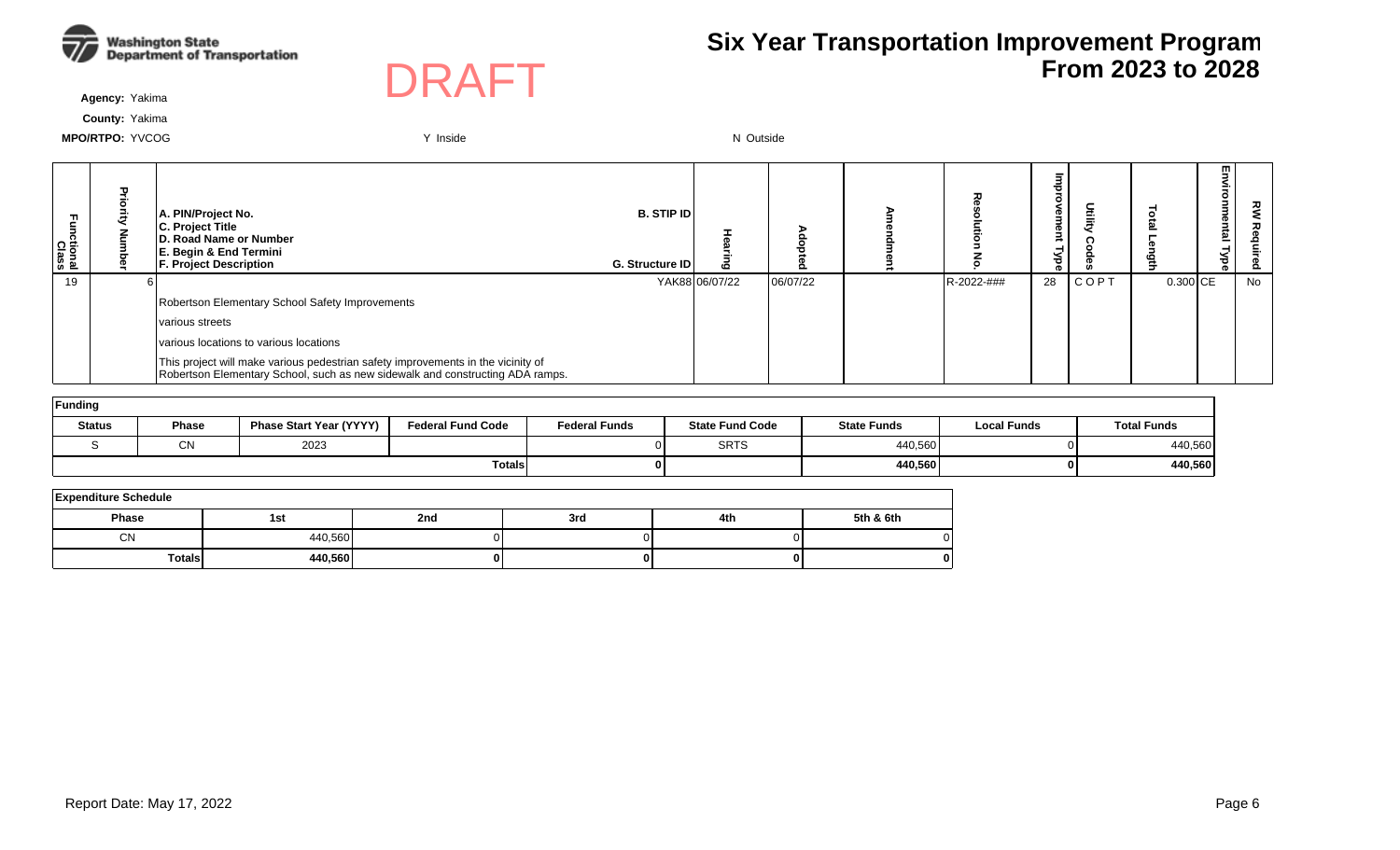



**Agency:** Yakima

**County:** Yakima

| Ę<br>ctional<br>Class | A. PIN/Project No.<br>C. Project Title<br><b>ID. Road Name or Number</b><br>E. Begin & End Termini<br><b>F. Project Description</b> | <b>B. STIP IDI</b><br><b>G. Structure IDI</b> | 6               |          | ᅍ          | Œ<br>Œ<br>ă<br>Φ | 릏 |                        | ш<br>Ì.<br>nental<br>₹<br>ಕ | ᇰ<br>Ö. |
|-----------------------|-------------------------------------------------------------------------------------------------------------------------------------|-----------------------------------------------|-----------------|----------|------------|------------------|---|------------------------|-----------------------------|---------|
| 03                    |                                                                                                                                     |                                               | YAK115 06/07/22 | 06/07/22 | R-2022-XXX | 04               |   | $0.100$ <sub>ICE</sub> |                             | No      |
|                       | 5th Avenue and D Street Intersection Improvements                                                                                   |                                               |                 |          |            |                  |   |                        |                             |         |
|                       | N. 5th Avenue                                                                                                                       |                                               |                 |          |            |                  |   |                        |                             |         |
|                       | Lincoln Ave to Cherry Ave                                                                                                           |                                               |                 |          |            |                  |   |                        |                             |         |
|                       | Make improvements to intersection of 5th Avenue and 'D' St. to improve pedestrian<br>safety                                         |                                               |                 |          |            |                  |   |                        |                             |         |

| Funding       |              |                                |                          |                      |                        |                    |                    |                    |
|---------------|--------------|--------------------------------|--------------------------|----------------------|------------------------|--------------------|--------------------|--------------------|
| <b>Status</b> | <b>Phase</b> | <b>Phase Start Year (YYYY)</b> | <b>Federal Fund Code</b> | <b>Federal Funds</b> | <b>State Fund Code</b> | <b>State Funds</b> | <b>Local Funds</b> | <b>Total Funds</b> |
|               | PE           | 2023                           |                          |                      | Ped/Bike Program       | 76,000             | ΩL                 | 76,000             |
|               | CN           | 2023                           |                          |                      | Ped/Bike Program       | 174,000            | ΩI                 | 174,000            |
|               |              |                                | <b>Totals</b>            |                      |                        | 250,000            | 0 I                | 250,000            |

| <b>Expenditure Schedule</b> |         |     |     |     |           |  |  |  |  |  |  |  |
|-----------------------------|---------|-----|-----|-----|-----------|--|--|--|--|--|--|--|
| <b>Phase</b>                | 1st     | 2nd | 3rd | 4th | 5th & 6th |  |  |  |  |  |  |  |
| <b>PE</b>                   | 76,000  |     |     |     |           |  |  |  |  |  |  |  |
| <b>CN</b>                   | 174,000 |     |     |     |           |  |  |  |  |  |  |  |
| <b>Totals</b>               | 250,000 |     |     |     |           |  |  |  |  |  |  |  |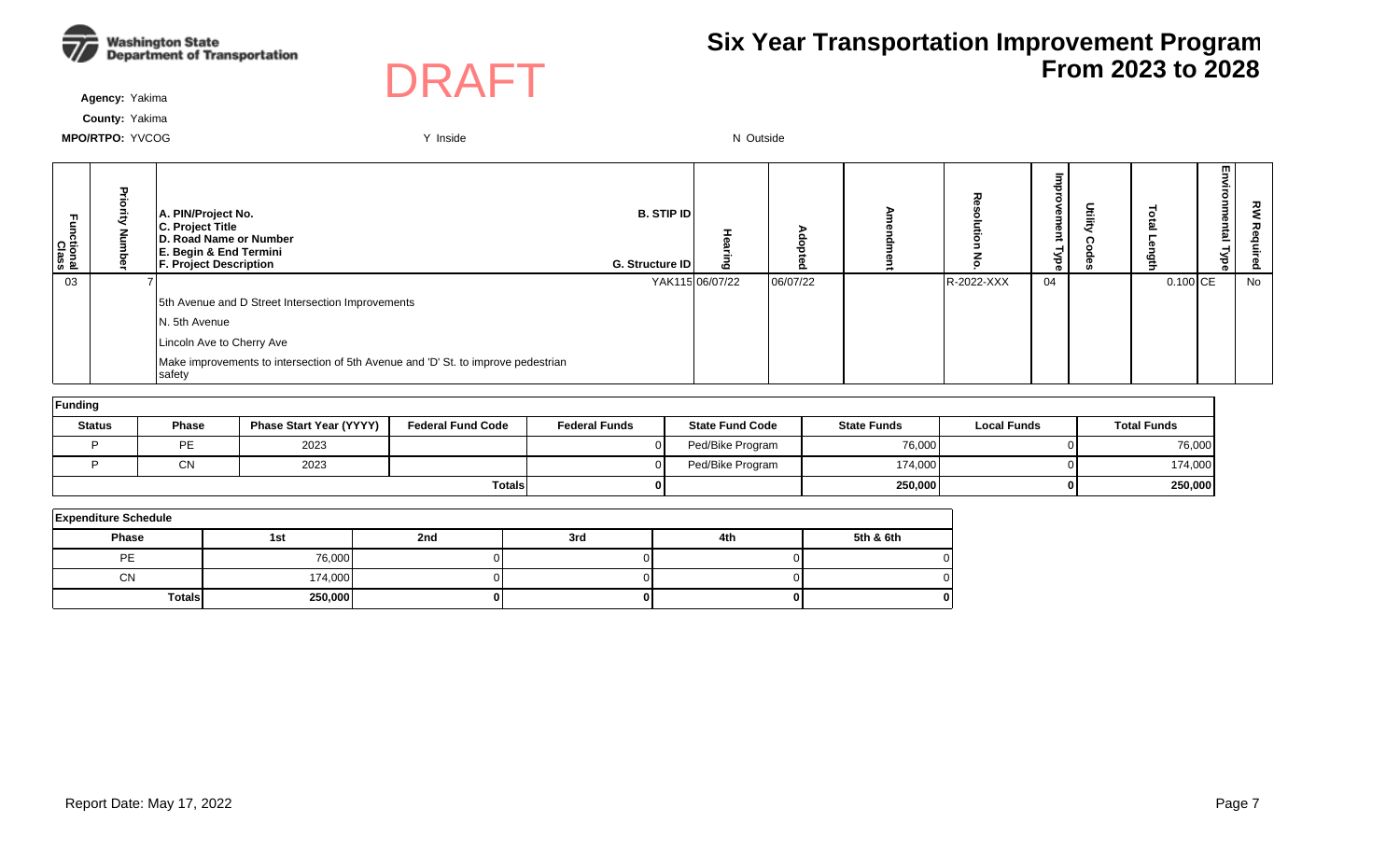



**Agency:** Yakima

**County:** Yakima

| Functional<br>Class | ᠊ᠣ | A. PIN/Project No.<br>C. Project Title<br>D. Road Name or Number<br>E. Begin & End Termini<br><b>F. Project Description</b>                       | <b>B. STIP IDI</b><br><b>G. Structure IDI</b> | ه              |          |            | ൈ<br>œ<br>73 | $\epsilon$ | ₹          | Environmental<br><b>Type</b> | ट्ट<br>௨ |
|---------------------|----|---------------------------------------------------------------------------------------------------------------------------------------------------|-----------------------------------------------|----------------|----------|------------|--------------|------------|------------|------------------------------|----------|
| 17                  |    |                                                                                                                                                   |                                               | YAK70 06/07/22 | 06/07/22 | R-2022-### | 10           |            | $0.050$ CE |                              | No       |
|                     |    | Box Culvert Installations                                                                                                                         |                                               |                |          |            |              |            |            |                              |          |
|                     |    | IS, 80th Avenue and Wide Hollow Road                                                                                                              |                                               |                |          |            |              |            |            |                              |          |
|                     |    | Wide Hollow Road to 80th Avenue                                                                                                                   |                                               |                |          |            |              |            |            |                              |          |
|                     |    | Install box culvert (s) adjacent to the 80th Avenue Bridge and Wide Hollow Bridge to<br>reduce flooding issues. Joint project with Yakima County. |                                               |                |          |            |              |            |            |                              |          |

| Funding       |              |                                |                          |                      |                        |                    |                    |                    |  |  |  |  |  |  |
|---------------|--------------|--------------------------------|--------------------------|----------------------|------------------------|--------------------|--------------------|--------------------|--|--|--|--|--|--|
| <b>Status</b> | <b>Phase</b> | <b>Phase Start Year (YYYY)</b> | <b>Federal Fund Code</b> | <b>Federal Funds</b> | <b>State Fund Code</b> | <b>State Funds</b> | <b>Local Funds</b> | <b>Total Funds</b> |  |  |  |  |  |  |
|               | CN           | 2023                           |                          |                      | <b>OTHER</b>           | 176,000            | ΩL                 | 176,000            |  |  |  |  |  |  |
|               |              |                                | Totalsl                  |                      |                        | 176,000            | 0 I                | 176,000            |  |  |  |  |  |  |

| <b>Expenditure Schedule</b> |         |     |     |     |           |  |  |  |  |  |  |  |  |
|-----------------------------|---------|-----|-----|-----|-----------|--|--|--|--|--|--|--|--|
| Phase                       | 1st     | 2nd | 3rd | 4th | 5th & 6th |  |  |  |  |  |  |  |  |
| CN                          | 176,000 |     |     |     |           |  |  |  |  |  |  |  |  |
| Totalsl                     | 176,000 |     |     |     | o         |  |  |  |  |  |  |  |  |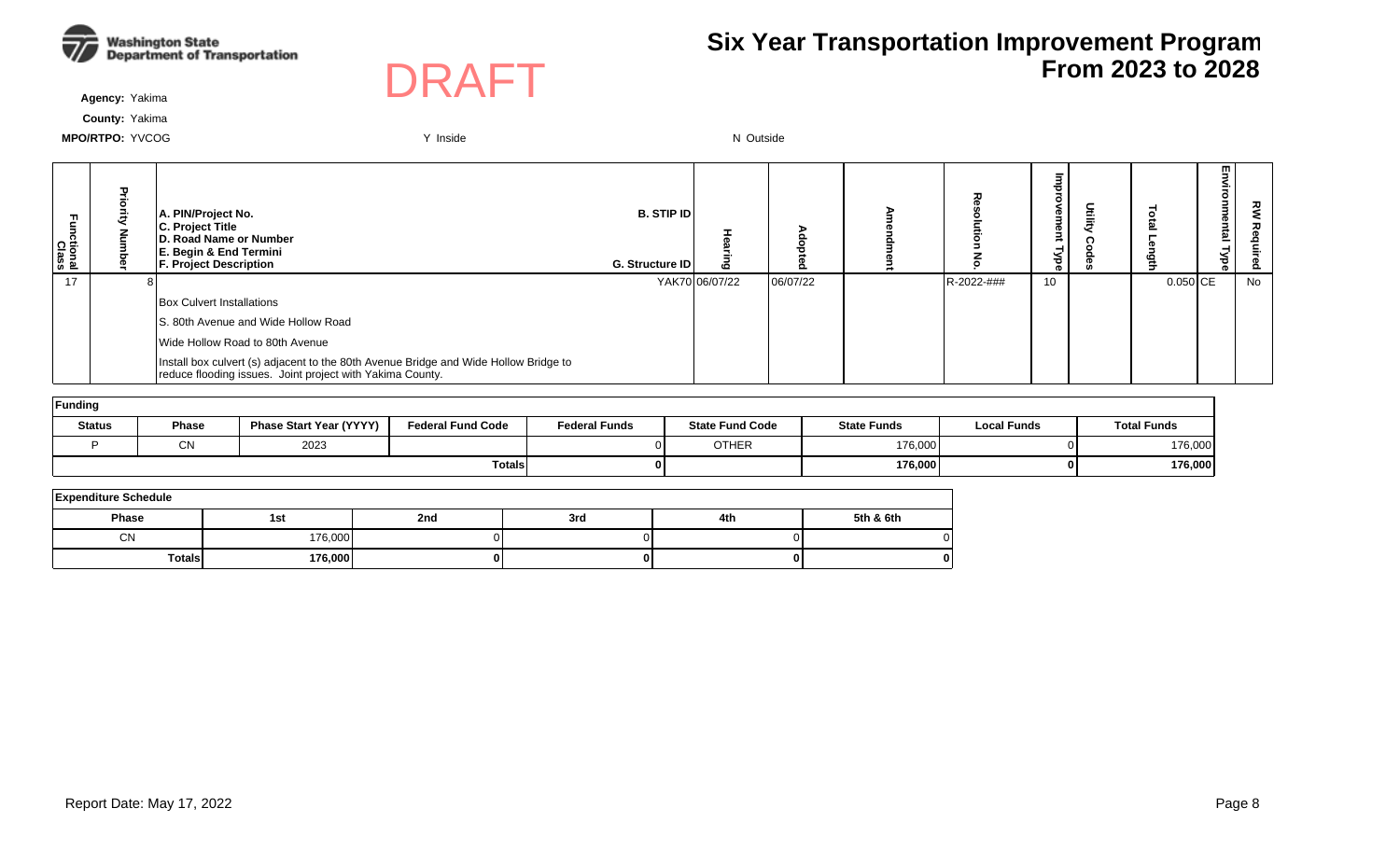



**Agency:** Yakima

**County:** Yakima

| -unctional<br>Class | A. PIN/Project No.<br>C. Project Title<br>D. Road Name or Number<br>E. Begin & End Termini<br><b>F. Project Description</b> | <b>B. STIP ID</b><br>G. Structure ID | $\mathbf{C}$   |          | 观          | 7<br>em<br>Φ<br>$\frac{1}{8}$ | nuite<br>E |            | m.<br>한<br>⊣ | 곟<br>௨ |
|---------------------|-----------------------------------------------------------------------------------------------------------------------------|--------------------------------------|----------------|----------|------------|-------------------------------|------------|------------|--------------|--------|
| 16                  |                                                                                                                             |                                      | YAK10 06/07/22 | 06/07/22 | R-2022-XXX | 01                            | OPSTW      | $0.550$ EA |              | Yes    |
|                     | E. "H" Street Extension, Phase 1                                                                                            |                                      |                |          |            |                               |            |            |              |        |
|                     | E. "H" Street                                                                                                               |                                      |                |          |            |                               |            |            |              |        |
|                     | 1st Street to 7th Street                                                                                                    |                                      |                |          |            |                               |            |            |              |        |
|                     | Construct new roadway inlcuding water, sewer, curb, gutter, sidewalk, street lighting<br>and storm drainage system.         |                                      |                |          |            |                               |            |            |              |        |

| Funding       |              |                                |                          |                      |                        |                    |                    |                    |
|---------------|--------------|--------------------------------|--------------------------|----------------------|------------------------|--------------------|--------------------|--------------------|
| <b>Status</b> | <b>Phase</b> | <b>Phase Start Year (YYYY)</b> | <b>Federal Fund Code</b> | <b>Federal Funds</b> | <b>State Fund Code</b> | <b>State Funds</b> | <b>Local Funds</b> | <b>Total Funds</b> |
|               | PE           | 2024                           | <b>BUILD</b>             | 566,500              |                        |                    |                    | 566,500            |
|               | <b>CN</b>    | 2025                           | <b>BUILD</b>             | 5,438,400            | <b>TIB</b>             | 1,320,000          |                    | 6,758,400          |
|               |              |                                | Totalsl                  | 6,004,900            |                        | 1,320,000          |                    | 7,324,900          |

| <b>Expenditure Schedule</b> |          |         |           |     |           |  |  |  |  |  |  |
|-----------------------------|----------|---------|-----------|-----|-----------|--|--|--|--|--|--|
| <b>Phase</b>                | 1st      | 2nd     | 3rd       | 4th | 5th & 6th |  |  |  |  |  |  |
| PE                          |          | 566,500 |           |     |           |  |  |  |  |  |  |
| <b>CN</b>                   |          |         | 6,758,400 |     |           |  |  |  |  |  |  |
| <b>Totals</b>               | $\Omega$ | 566,500 | 6,758,400 |     | 0         |  |  |  |  |  |  |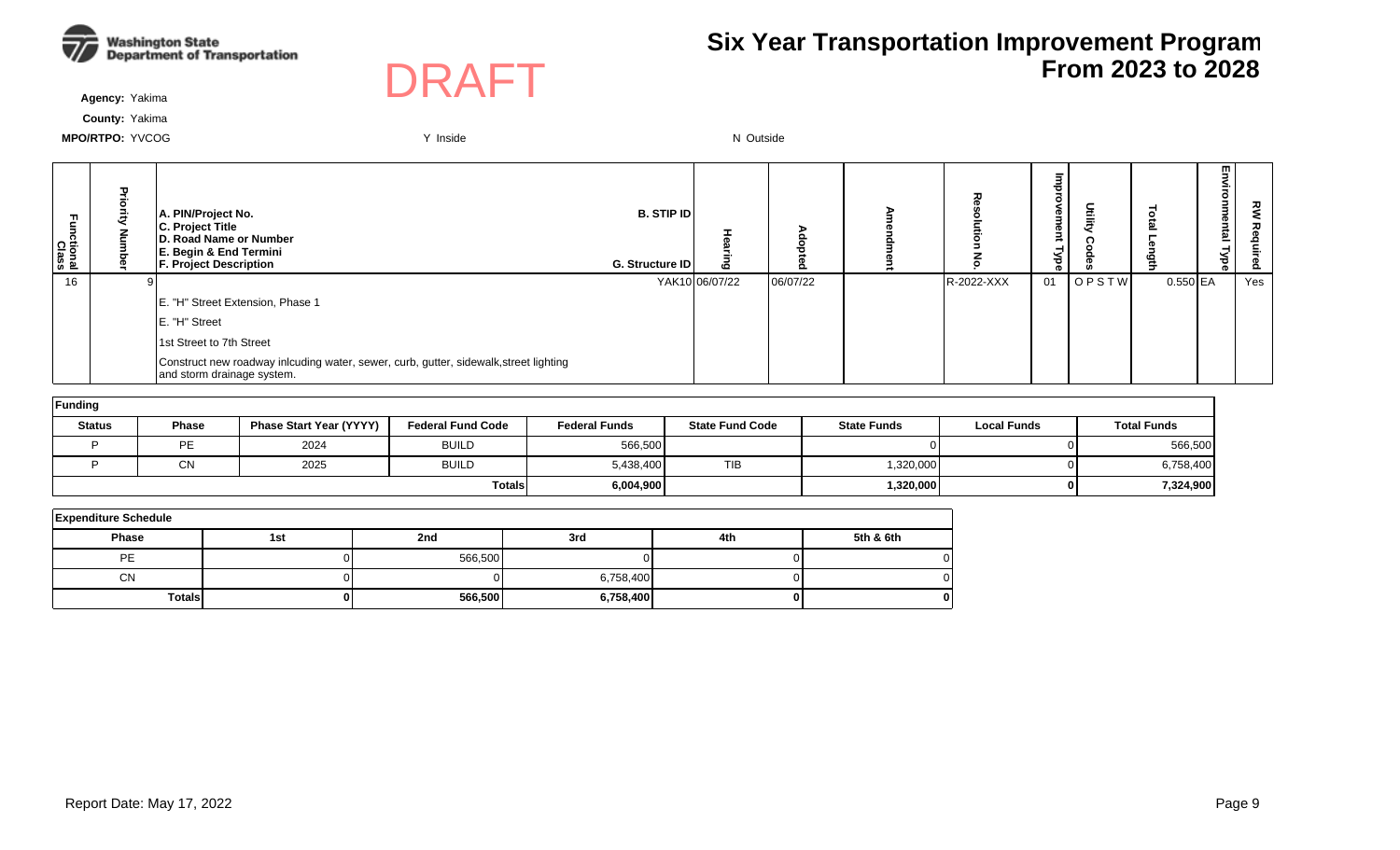



**Agency:** Yakima

**County:** Yakima

| Functional<br>Class | A. PIN/Project No.<br><b>C. Project Title</b><br><b>ID. Road Name or Number</b><br>E. Begin & End Termini<br><b>F. Project Description</b>                                                        | <b>B. STIP IDI</b><br>G. Structure ID | ٥٥ | o        |            | Φ<br>ō<br>$\frac{1}{8}$ | Ē   |            | m<br><u>ត</u> | 꼰<br>௨ |
|---------------------|---------------------------------------------------------------------------------------------------------------------------------------------------------------------------------------------------|---------------------------------------|----|----------|------------|-------------------------|-----|------------|---------------|--------|
| 04                  |                                                                                                                                                                                                   | WA-13520 06/07/22                     |    | 06/07/22 | R-2022-### | 01                      | S W | $0.280$ EA |               | No     |
|                     | Bravo Company Boulevard, Phase 2                                                                                                                                                                  |                                       |    |          |            |                         |     |            |               |        |
|                     | Bravo Company Boulevard                                                                                                                                                                           |                                       |    |          |            |                         |     |            |               |        |
|                     | "H" Street to Railroad Tracks                                                                                                                                                                     |                                       |    |          |            |                         |     |            |               |        |
|                     | Construct four-lane roadway section with median, bike lanes and roundabouts, install<br>curb, gutter, sidewalk, street lighting and storm drainage system, along with water<br>and sewer systems. |                                       |    |          |            |                         |     |            |               |        |

| Funding       |              |                                |                          |                      |                        |                    |                    |                    |  |  |  |  |  |
|---------------|--------------|--------------------------------|--------------------------|----------------------|------------------------|--------------------|--------------------|--------------------|--|--|--|--|--|
| <b>Status</b> | <b>Phase</b> | <b>Phase Start Year (YYYY)</b> | <b>Federal Fund Code</b> | <b>Federal Funds</b> | <b>State Fund Code</b> | <b>State Funds</b> | <b>Local Funds</b> | <b>Total Funds</b> |  |  |  |  |  |
|               | $\sim$<br>◡ᡰ | 2025                           |                          |                      | <b>OTHER</b>           | 6,500,000          |                    | 6,500,000          |  |  |  |  |  |
|               |              |                                | <b>Totals</b>            |                      |                        | 6,500,000          |                    | 6,500,000          |  |  |  |  |  |

| <b>Expenditure Schedule</b> |     |     |           |     |           |  |  |  |  |  |  |  |
|-----------------------------|-----|-----|-----------|-----|-----------|--|--|--|--|--|--|--|
| <b>Phase</b>                | 1st | 2nd | 3rd       | 4th | 5th & 6th |  |  |  |  |  |  |  |
| <b>CN</b>                   |     |     | 6.500.000 |     |           |  |  |  |  |  |  |  |
| Totals                      |     |     | 6,500,000 | o   |           |  |  |  |  |  |  |  |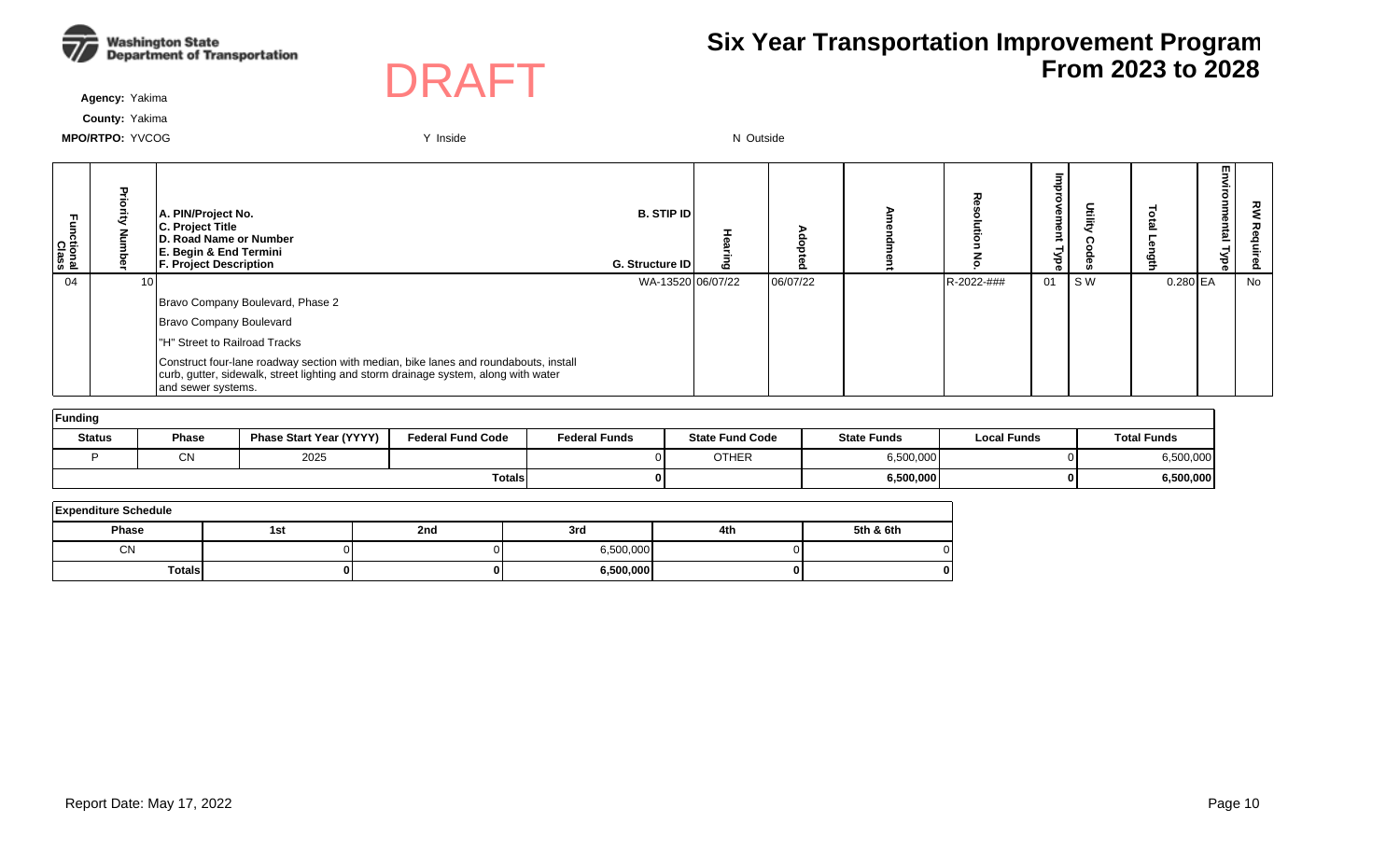



**Agency:** Yakima

**County:** Yakima

| Fa<br>E<br>ctional<br>Class | Ŧ | A. PIN/Project No.<br><b>C. Project Title</b><br><b>ID. Road Name or Number</b><br>E. Begin & End Termini<br><b>F. Project Description</b>                       | <b>B. STIP IDI</b><br><b>G. Structure IDI</b> | ه               |          |            | 73 | 흘    |          | 핗<br>₹.<br>Ö<br>uue<br>intal<br>슇<br>o. | ᅍ  |
|-----------------------------|---|------------------------------------------------------------------------------------------------------------------------------------------------------------------|-----------------------------------------------|-----------------|----------|------------|----|------|----------|-----------------------------------------|----|
| 07                          |   |                                                                                                                                                                  |                                               | YAK103 06/07/22 | 06/07/22 | R-2022-XXX | 28 | COPT | 0.500 CE |                                         | No |
|                             |   | Nob Hill Elementary School Safety Improvements                                                                                                                   |                                               |                 |          |            |    |      |          |                                         |    |
|                             |   | various streets                                                                                                                                                  |                                               |                 |          |            |    |      |          |                                         |    |
|                             |   | various locations to various locations                                                                                                                           |                                               |                 |          |            |    |      |          |                                         |    |
|                             |   | This project will make various pedestrian safety improvements in the vicinity of Nob<br>Hill Elementary School, such as new sidewalk and constructing ADA ramps. |                                               |                 |          |            |    |      |          |                                         |    |

| Funding       |              |                                |                          |                      |                        |                    |                    |                    |  |  |  |  |  |
|---------------|--------------|--------------------------------|--------------------------|----------------------|------------------------|--------------------|--------------------|--------------------|--|--|--|--|--|
| <b>Status</b> | <b>Phase</b> | <b>Phase Start Year (YYYY)</b> | <b>Federal Fund Code</b> | <b>Federal Funds</b> | <b>State Fund Code</b> | <b>State Funds</b> | <b>Local Funds</b> | <b>Total Funds</b> |  |  |  |  |  |
|               | <b>PE</b>    | 2026                           |                          |                      | <b>SRTS</b>            | 101,200            |                    | 101,200            |  |  |  |  |  |
|               | CN           | 2027                           |                          |                      | <b>SRTS</b>            | 642,400            | ΩL                 | 642,400            |  |  |  |  |  |
|               |              |                                | <b>Totals</b>            |                      |                        | 743,600            | 01                 | 743,600            |  |  |  |  |  |

| <b>Expenditure Schedule</b> |     |     |     |         |           |  |  |  |  |  |  |
|-----------------------------|-----|-----|-----|---------|-----------|--|--|--|--|--|--|
| <b>Phase</b>                | 1st | 2nd | 3rd | 4th     | 5th & 6th |  |  |  |  |  |  |
| PE                          |     |     |     | 101,200 |           |  |  |  |  |  |  |
| <b>CN</b>                   |     |     |     |         | 642,400   |  |  |  |  |  |  |
| <b>Totals</b>               | 0   |     |     | 101,200 | 642,400   |  |  |  |  |  |  |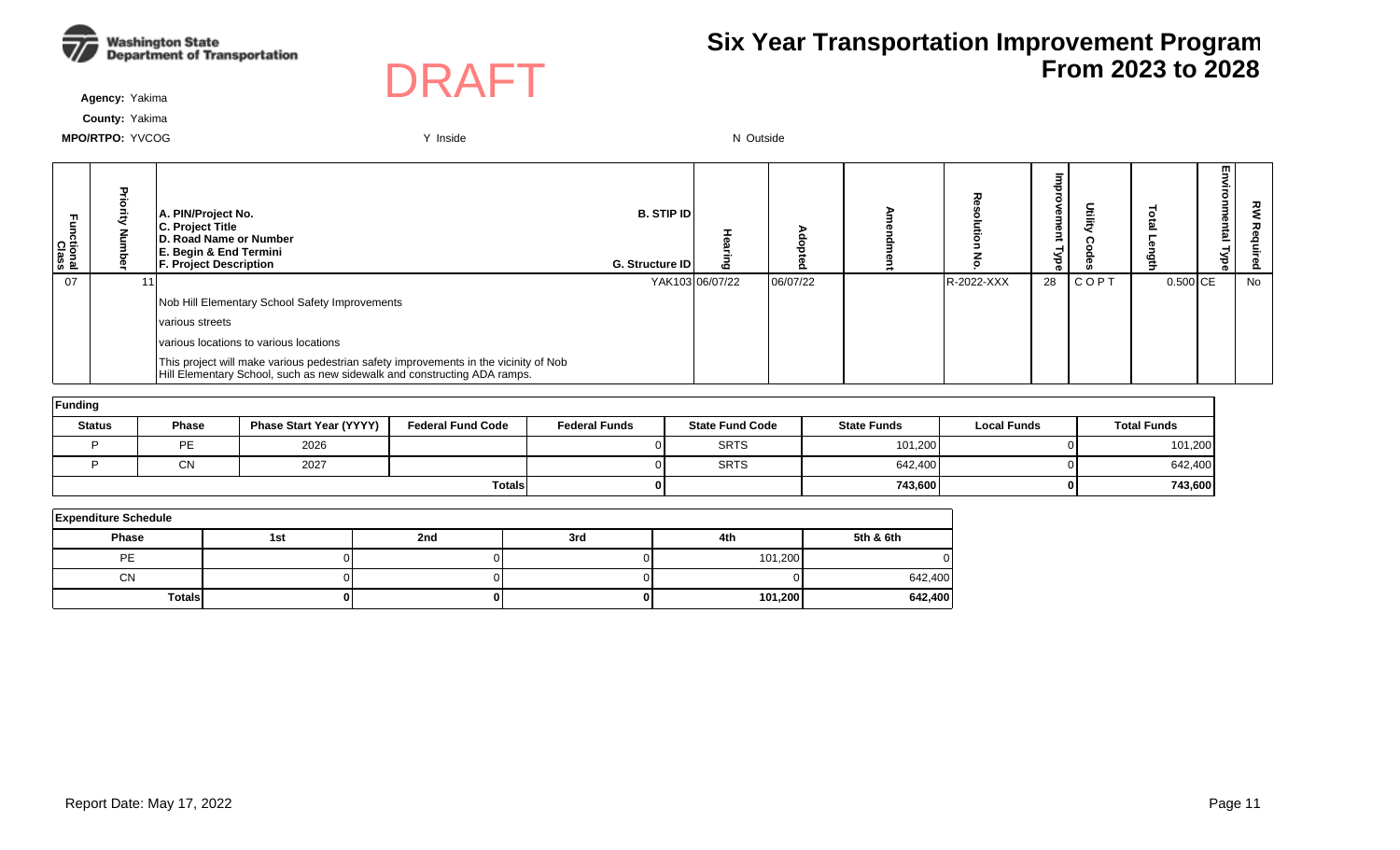



**Agency:** Yakima

**County:** Yakima

| 곱<br><b>Class</b><br>Class |                 | A. PIN/Project No.<br>C. Project Title<br>D. Road Name or Number<br>E. Begin & End Termini<br><b>F. Project Description</b> | <b>B. STIP ID</b><br>G. Structure ID | 6 |          | ᆽ          | P<br>в<br>Φ<br>-<br>శ<br>Φ | Utility      |            | m<br>-<br><u>نه</u> | 짖<br><u>o</u> |
|----------------------------|-----------------|-----------------------------------------------------------------------------------------------------------------------------|--------------------------------------|---|----------|------------|----------------------------|--------------|------------|---------------------|---------------|
| 07                         | 12 <sub>1</sub> |                                                                                                                             | WA-13522 06/07/22                    |   | 06/07/22 | R-2022-### | 28                         | <b>CGPST</b> | $0.530$ CE |                     | No            |
|                            |                 | Browne Avenue Sidewalk                                                                                                      |                                      |   |          |            |                            |              |            |                     |               |
|                            |                 | Browne Avenue                                                                                                               |                                      |   |          |            |                            |              |            |                     |               |
|                            |                 | 7th Avenue to 16th Avenue                                                                                                   |                                      |   |          |            |                            |              |            |                     |               |
|                            |                 | Replace damaged sidewalk panels.                                                                                            |                                      |   |          |            |                            |              |            |                     |               |

| Funding       |              |                                |                          |                      |                        |                    |                    |                    |  |  |  |  |  |
|---------------|--------------|--------------------------------|--------------------------|----------------------|------------------------|--------------------|--------------------|--------------------|--|--|--|--|--|
| <b>Status</b> | <b>Phase</b> | <b>Phase Start Year (YYYY)</b> | <b>Federal Fund Code</b> | <b>Federal Funds</b> | <b>State Fund Code</b> | <b>State Funds</b> | <b>Local Funds</b> | <b>Total Funds</b> |  |  |  |  |  |
|               | ᄉᄂ           | 2025                           |                          |                      |                        |                    | 378,170            | 378,170            |  |  |  |  |  |
|               |              |                                | <b>Totals</b>            |                      |                        | ΩI                 | 378,170            | 378,170            |  |  |  |  |  |

| <b>Expenditure Schedule</b> |     |     |         |     |           |  |  |  |  |  |  |
|-----------------------------|-----|-----|---------|-----|-----------|--|--|--|--|--|--|
| <b>Phase</b>                | 1st | 2nd | 3rd     | 4th | 5th & 6th |  |  |  |  |  |  |
| ALL                         |     |     | 378,170 |     |           |  |  |  |  |  |  |
| <b>Totals</b>               |     |     | 378,170 |     | o         |  |  |  |  |  |  |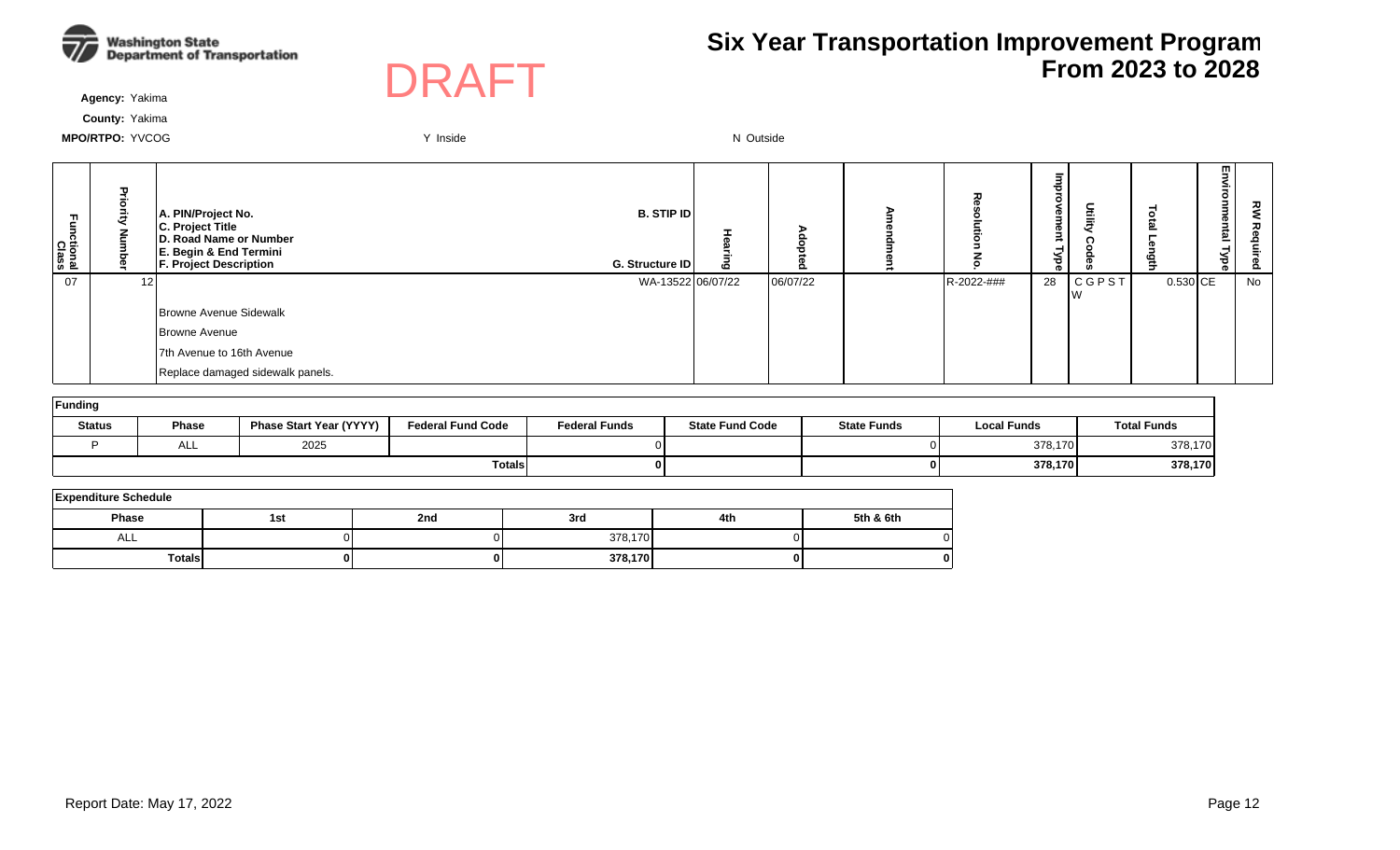



**Agency:** Yakima

**County:** Yakima

| 곤<br>tional:<br>Class |     | A. PIN/Project No.<br>C. Project Title<br>D. Road Name or Number<br>E. Begin & End Termini<br><b>F. Project Description</b> | <b>B. STIP ID</b><br>G. Structure ID | Ō |          | ᆽ          | Ø<br>P<br>-<br>≺<br>ಕ<br>o. | Utilit       |            | m<br>-<br><u>نه</u> | š<br>௨ |
|-----------------------|-----|-----------------------------------------------------------------------------------------------------------------------------|--------------------------------------|---|----------|------------|-----------------------------|--------------|------------|---------------------|--------|
| 07                    | 131 |                                                                                                                             | WA-13523 06/07/22                    |   | 06/07/22 | R-2022-XXX | 28                          | <b>CGPST</b> | $0.200$ CE |                     | No     |
|                       |     | Pacific Avenue Sidewalk                                                                                                     |                                      |   |          |            |                             |              |            |                     |        |
|                       |     | Pacific Avenue                                                                                                              |                                      |   |          |            |                             |              |            |                     |        |
|                       |     | Fair Entrance to Jail Property                                                                                              |                                      |   |          |            |                             |              |            |                     |        |
|                       |     | Construct sidewalk on south side of roadway.                                                                                |                                      |   |          |            |                             |              |            |                     |        |

| Funding       |       |                                |                          |                      |                        |                    |                    |                    |  |  |  |  |  |
|---------------|-------|--------------------------------|--------------------------|----------------------|------------------------|--------------------|--------------------|--------------------|--|--|--|--|--|
| <b>Status</b> | Phase | <b>Phase Start Year (YYYY)</b> | <b>Federal Fund Code</b> | <b>Federal Funds</b> | <b>State Fund Code</b> | <b>State Funds</b> | <b>Local Funds</b> | <b>Total Funds</b> |  |  |  |  |  |
|               | ∼∟∟   | 2023                           |                          |                      | <b>TIB</b>             | 250,000            |                    | 250,000            |  |  |  |  |  |
|               |       |                                | Totals                   | 0 I                  |                        | 250,000            |                    | 250,000            |  |  |  |  |  |

| <b>Expenditure Schedule</b> |         |     |     |     |           |  |  |  |  |  |  |  |
|-----------------------------|---------|-----|-----|-----|-----------|--|--|--|--|--|--|--|
| Phase                       | 1st     | 2nd | 3rd | 4th | 5th & 6th |  |  |  |  |  |  |  |
| ALL                         | 250,000 |     |     |     |           |  |  |  |  |  |  |  |
| <b>Totals</b>               | 250,000 | 01  |     |     | 0         |  |  |  |  |  |  |  |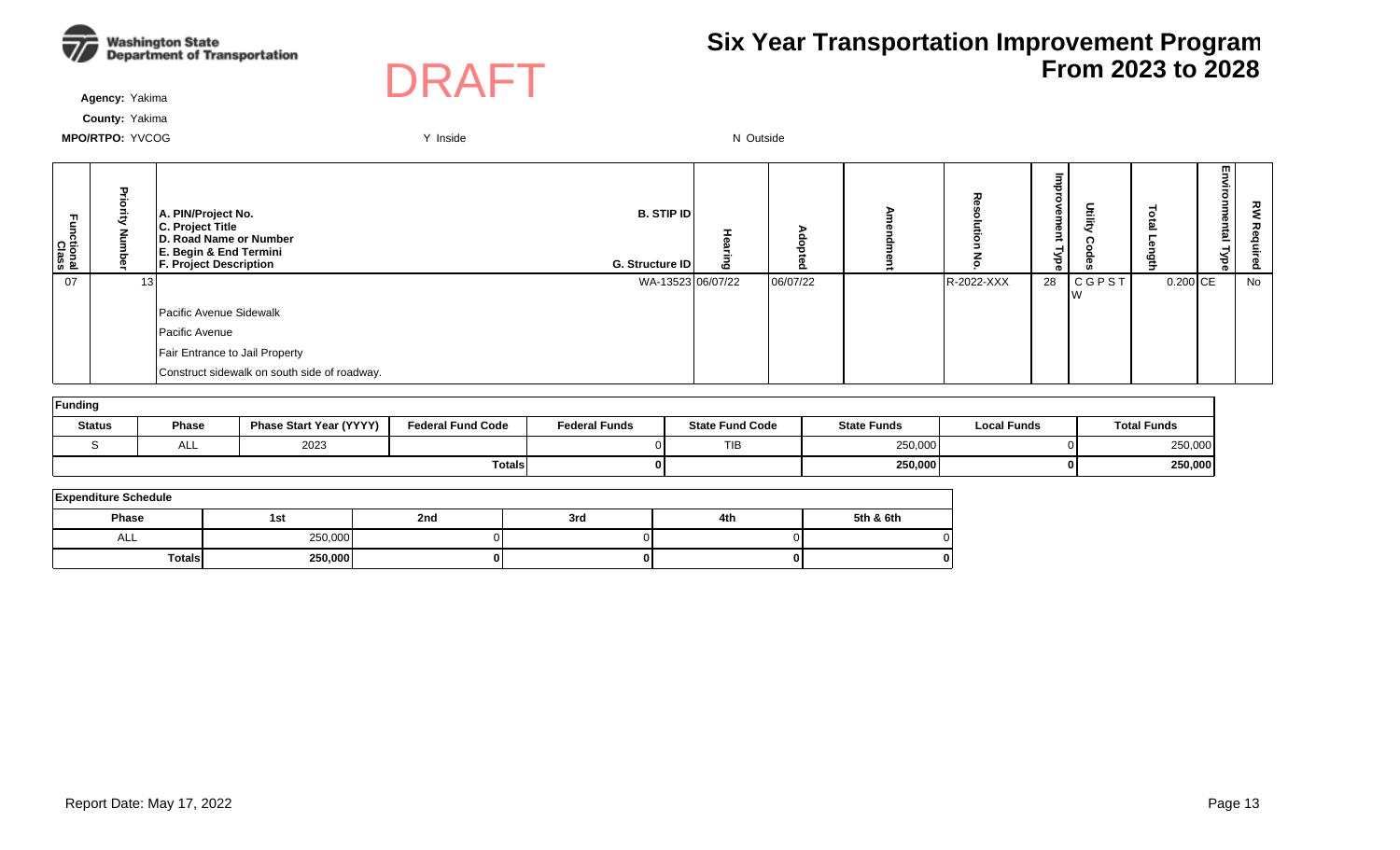



**Agency:** Yakima

**County:** Yakima

| Fa<br>E<br>ctional<br>Class | п. | A. PIN/Project No.<br>C. Project Title<br><b>ID. Road Name or Number</b><br>E. Begin & End Termini<br><b>F. Project Description</b>                                                     | <b>B. STIP IDI</b><br>G. Structure ID | 10            | $\Omega$ |            | Φ<br>క<br>o. |       | ≏ | m<br>ia<br>Eg<br>ಕ | ᇰ<br>௨ |
|-----------------------------|----|-----------------------------------------------------------------------------------------------------------------------------------------------------------------------------------------|---------------------------------------|---------------|----------|------------|--------------|-------|---|--------------------|--------|
| 03                          |    | $14$ / 4566(007)                                                                                                                                                                        |                                       | 2143 06/07/22 | 06/07/22 | R-2022-### | 03           | COPTW |   | <b>CE</b>          | Yes    |
|                             |    | E Nob Hill Blvd & Fair Ave I/S Improvements                                                                                                                                             |                                       |               |          |            |              |       |   |                    |        |
|                             |    | Nob Hill Blvd                                                                                                                                                                           |                                       |               |          |            |              |       |   |                    |        |
|                             |    | <b>IE Nob Hill Blvd to Fair Ave</b>                                                                                                                                                     |                                       |               |          |            |              |       |   |                    |        |
|                             |    | Widen Nob Hill Boulevard through the intersection, construct left-turn lane, curb,<br>gutter, sidewalk, street lighting and drainage. Upgrade signal, including mast arm<br>structures. |                                       |               |          |            |              |       |   |                    |        |

| Funding       |              |                                |                          |                      |                        |                    |                    |                    |  |  |  |  |  |
|---------------|--------------|--------------------------------|--------------------------|----------------------|------------------------|--------------------|--------------------|--------------------|--|--|--|--|--|
| <b>Status</b> | <b>Phase</b> | <b>Phase Start Year (YYYY)</b> | <b>Federal Fund Code</b> | <b>Federal Funds</b> | <b>State Fund Code</b> | <b>State Funds</b> | <b>Local Funds</b> | <b>Total Funds</b> |  |  |  |  |  |
|               | $\sim$<br>UΝ | 2024                           | STP(US)                  | 1,175,110            |                        |                    | 189,831            | 1,364,941          |  |  |  |  |  |
|               |              |                                | Totals                   | 1,175,110            |                        |                    | 189,831            | 1,364,941          |  |  |  |  |  |

| <b>Expenditure Schedule</b> |     |            |     |     |           |  |  |  |  |  |  |
|-----------------------------|-----|------------|-----|-----|-----------|--|--|--|--|--|--|
| Phase                       | 1st | 2nd        | 3rd | 4th | 5th & 6th |  |  |  |  |  |  |
| <b>CN</b>                   |     | 364,941,   |     |     |           |  |  |  |  |  |  |
| <b>Totals</b>               |     | ا 364,941. | 01  | 01  | o         |  |  |  |  |  |  |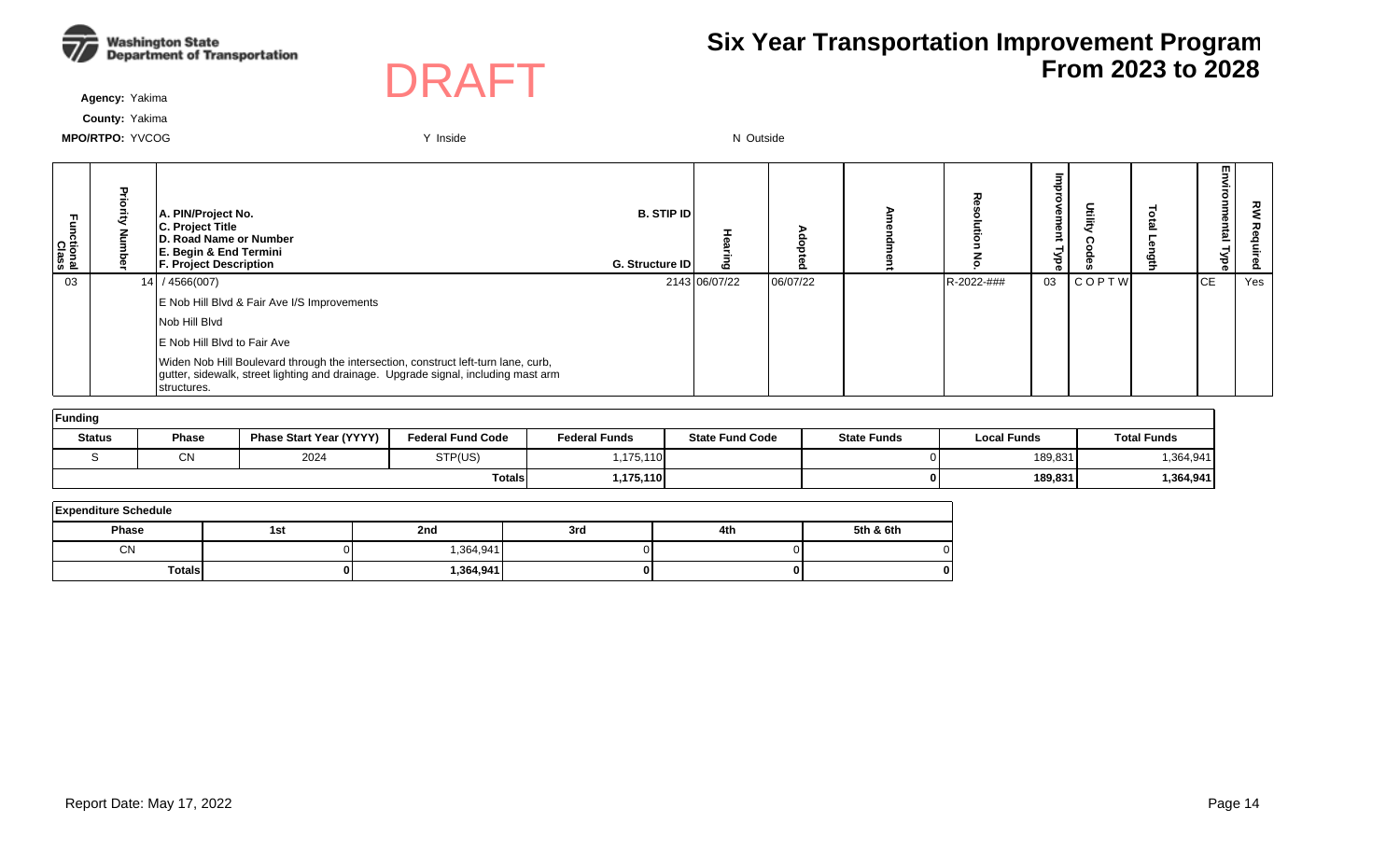



**Agency:** Yakima

**County:** Yakima

| Ξ.<br>ctional<br>Class |                 | A. PIN/Project No.<br>C. Project Title<br>D. Road Name or Number<br>E. Begin & End Termini<br><b>F. Project Description</b> | <b>B.</b> STIP ID<br>G. Structure ID | 6               |          | 고          | Ø<br>P<br>э<br>-<br>శ<br>Φ | Utility        |            | m.<br>-<br><u>ی</u> | š<br>ᄌ<br>ဥ |
|------------------------|-----------------|-----------------------------------------------------------------------------------------------------------------------------|--------------------------------------|-----------------|----------|------------|----------------------------|----------------|------------|---------------------|-------------|
| 04                     | 15 <sup>1</sup> |                                                                                                                             |                                      | YAK104 06/07/22 | 06/07/22 | R-2022-XXX | 05                         | CGOPS <br>IT W | $1.530$ CE |                     | No          |
|                        |                 | Tieton Drive Resurfacing                                                                                                    |                                      |                 |          |            |                            |                |            |                     |             |
|                        |                 | Tieton Drive                                                                                                                |                                      |                 |          |            |                            |                |            |                     |             |
|                        |                 | S. 48th Ave. to S. 72nd Ave.                                                                                                |                                      |                 |          |            |                            |                |            |                     |             |
|                        |                 | Grind and overlay, and ADA curb ramp replacement.                                                                           |                                      |                 |          |            |                            |                |            |                     |             |

| Funding       |              |                                |                          |                      |                        |                    |                    |                    |  |  |  |  |
|---------------|--------------|--------------------------------|--------------------------|----------------------|------------------------|--------------------|--------------------|--------------------|--|--|--|--|
| <b>Status</b> | <b>Phase</b> | <b>Phase Start Year (YYYY)</b> | <b>Federal Fund Code</b> | <b>Federal Funds</b> | <b>State Fund Code</b> | <b>State Funds</b> | <b>Local Funds</b> | <b>Total Funds</b> |  |  |  |  |
|               | PE           | 2025                           |                          |                      | TIB                    | 97,000             | 24,260             | 121,260            |  |  |  |  |
|               | СN           | 2025                           |                          |                      | <b>TIB</b>             | 1,108,800          | 277,200            | 1,386,000          |  |  |  |  |
|               |              |                                | <b>Totals</b>            |                      |                        | 1,205,800          | 301,460            | 1,507,260          |  |  |  |  |

| <b>Expenditure Schedule</b> |     |     |           |     |           |  |  |  |  |  |  |
|-----------------------------|-----|-----|-----------|-----|-----------|--|--|--|--|--|--|
| <b>Phase</b>                | 1st | 2nd | 3rd       | 4th | 5th & 6th |  |  |  |  |  |  |
| <b>PE</b>                   |     |     | 121,260   |     |           |  |  |  |  |  |  |
| <b>CN</b>                   |     |     | 1,386,000 |     |           |  |  |  |  |  |  |
| <b>Totals</b>               | 0   |     | 1,507,260 | o   |           |  |  |  |  |  |  |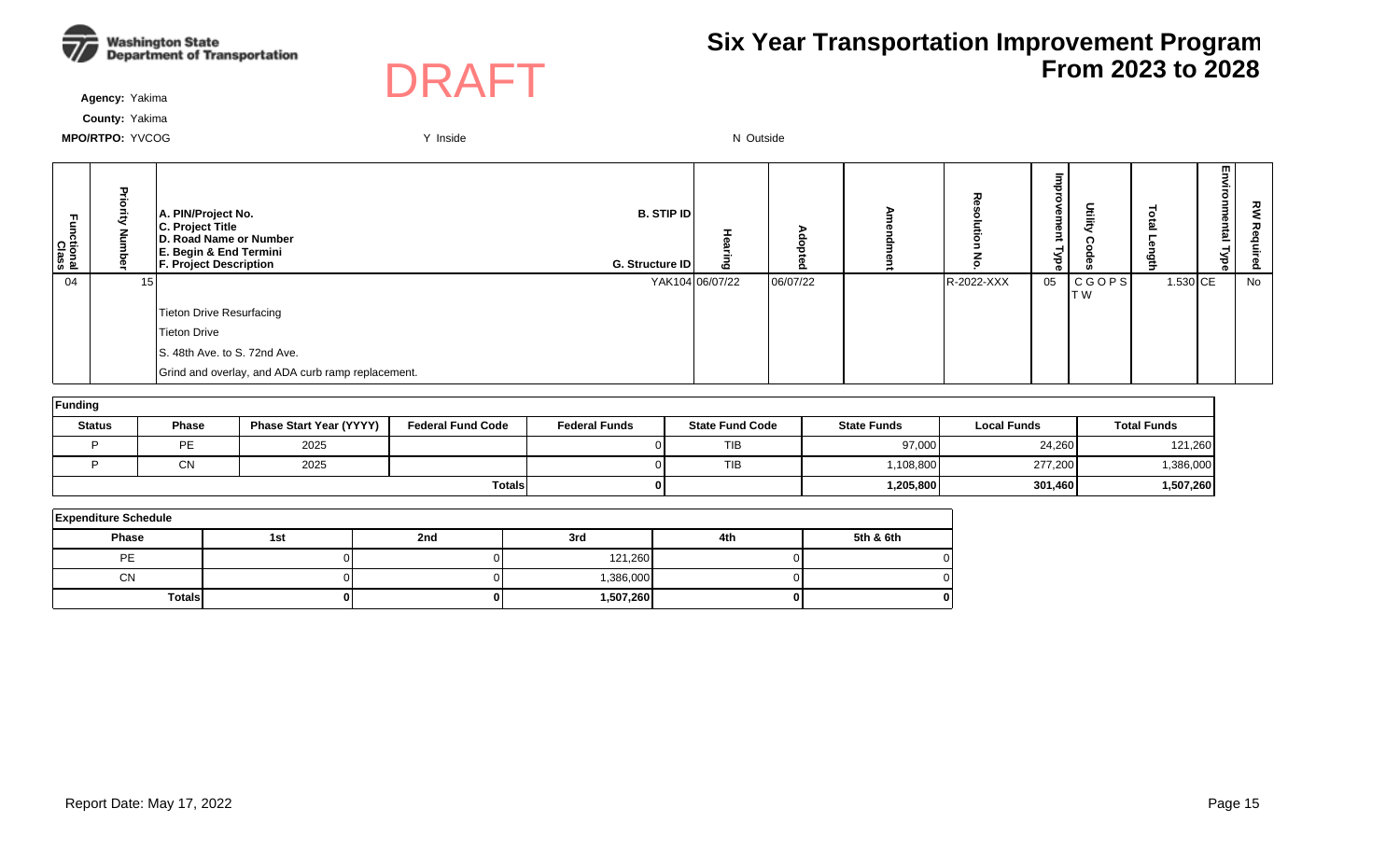



**Agency:** Yakima

**County:** Yakima

| Functional<br>Class | Pric | A. PIN/Project No.<br>C. Project Title<br>D. Road Name or Number<br>E. Begin & End Termini<br><b>F. Project Description</b> | <b>B. STIP ID</b><br>G. Structure ID | 6              | o        | ᆽ          | Φ<br>œ<br>క<br>ō. |       |            | m.<br>효 | ᇰ<br><u>8</u> |
|---------------------|------|-----------------------------------------------------------------------------------------------------------------------------|--------------------------------------|----------------|----------|------------|-------------------|-------|------------|---------|---------------|
| 17                  | 16 I |                                                                                                                             |                                      | YAK93 06/07/22 | 06/07/22 | R-2022-### | 38                | C O T | $0.600$ CE |         | Yes           |
|                     |      | Powerhouse Road Multi-Use Path                                                                                              |                                      |                |          |            |                   |       |            |         |               |
|                     |      | Powerhouse Road                                                                                                             |                                      |                |          |            |                   |       |            |         |               |
|                     |      | Mobile Home Park to Cowiche Canyon Rd.                                                                                      |                                      |                |          |            |                   |       |            |         |               |
|                     |      | Construct 10-foot wide multi-use path from 40th Avenue/US 12 intersection to<br>Powerhouse Road.                            |                                      |                |          |            |                   |       |            |         |               |

| Funding       |                 |                                |                          |                      |                        |                    |                    |                    |  |  |  |  |
|---------------|-----------------|--------------------------------|--------------------------|----------------------|------------------------|--------------------|--------------------|--------------------|--|--|--|--|
| <b>Status</b> | <b>Phase</b>    | <b>Phase Start Year (YYYY)</b> | <b>Federal Fund Code</b> | <b>Federal Funds</b> | <b>State Fund Code</b> | <b>State Funds</b> | <b>Local Funds</b> | <b>Total Funds</b> |  |  |  |  |
|               | PE              | 2026                           |                          |                      | Ped/Bike Program       | 44,500             | 5,500              | 50,000             |  |  |  |  |
|               | $\bigcap$<br>◡◝ | 2028                           |                          |                      | Ped/Bike Program       | 341,835            | 42,250             | 384,085            |  |  |  |  |
|               |                 |                                | <b>Totals</b>            |                      |                        | 386,335            | 47,750             | 434,085            |  |  |  |  |

| <b>Expenditure Schedule</b> |     |     |     |        |           |  |  |  |  |  |  |
|-----------------------------|-----|-----|-----|--------|-----------|--|--|--|--|--|--|
| <b>Phase</b>                | 1st | 2nd | 3rd | 4th    | 5th & 6th |  |  |  |  |  |  |
| PE                          |     |     |     | 50,000 |           |  |  |  |  |  |  |
| <b>CN</b>                   |     |     |     |        | 384,085   |  |  |  |  |  |  |
| <b>Totals</b>               | 0   |     |     | 50,000 | 384,085   |  |  |  |  |  |  |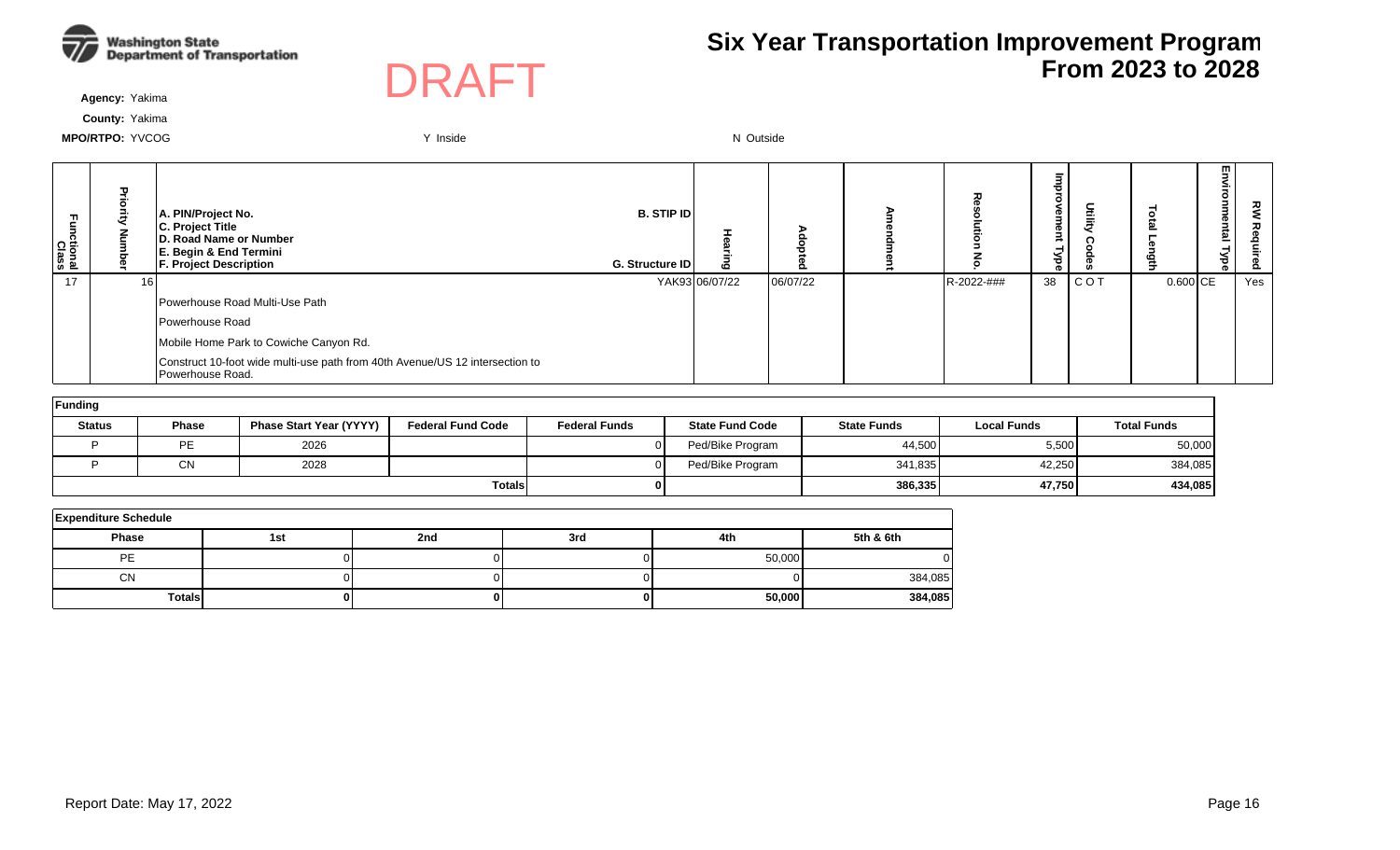



**Agency:** Yakima

**County:** Yakima

| Functional<br>Class | ᠊ᠣ | A. PIN/Project No.<br>C. Project Title<br>D. Road Name or Number<br>E. Begin & End Termini<br><b>F. Project Description</b> | <b>B. STIP ID</b><br>G. Structure ID | <b>CO</b> |          |            | ъ<br>Φ<br>з<br>നാ.<br>$\bar{ }$<br>ಕ<br>ര | 言            |            | m<br><u>한</u><br>⊣<br>Ѣ | 짖<br>Õ. |
|---------------------|----|-----------------------------------------------------------------------------------------------------------------------------|--------------------------------------|-----------|----------|------------|-------------------------------------------|--------------|------------|-------------------------|---------|
| 07                  |    |                                                                                                                             | YAK 107 06/07/22                     |           | 06/07/22 | R-2022-XXX | 28                                        | <b>CGPST</b> | $0.450$ CE |                         | No      |
|                     |    | 88th Avenue Sidewalk                                                                                                        |                                      |           |          |            |                                           |              |            |                         |         |
|                     |    | 88th Avenue                                                                                                                 |                                      |           |          |            |                                           |              |            |                         |         |
|                     |    | Tieton Drive to Summitview Avenue                                                                                           |                                      |           |          |            |                                           |              |            |                         |         |
|                     |    | Construct sidewalk on east side of roadway.                                                                                 |                                      |           |          |            |                                           |              |            |                         |         |

| Funding       |               |                                |                          |                      |                        |                    |                    |                    |
|---------------|---------------|--------------------------------|--------------------------|----------------------|------------------------|--------------------|--------------------|--------------------|
| <b>Status</b> | Phase         | <b>Phase Start Year (YYYY)</b> | <b>Federal Fund Code</b> | <b>Federal Funds</b> | <b>State Fund Code</b> | <b>State Funds</b> | <b>Local Funds</b> | <b>Total Funds</b> |
|               | PE            | 2023                           |                          |                      | <b>SRTS</b>            | 89,090             |                    | 89,090             |
|               | $\cap$<br>v۱۷ | 2024                           |                          |                      | <b>SRTS</b>            | 568,150            |                    | 568,150            |
|               |               |                                | <b>Totals</b>            |                      |                        | 657,240            |                    | 657,240            |

| <b>Expenditure Schedule</b> |        |         |     |     |           |  |  |  |  |  |  |
|-----------------------------|--------|---------|-----|-----|-----------|--|--|--|--|--|--|
| <b>Phase</b>                | 1st    | 2nd     | 3rd | 4th | 5th & 6th |  |  |  |  |  |  |
| PE                          | 89,090 |         |     |     |           |  |  |  |  |  |  |
| <b>CN</b>                   |        | 568,150 |     |     |           |  |  |  |  |  |  |
| <b>Totals</b>               | 89,090 | 568,150 |     |     |           |  |  |  |  |  |  |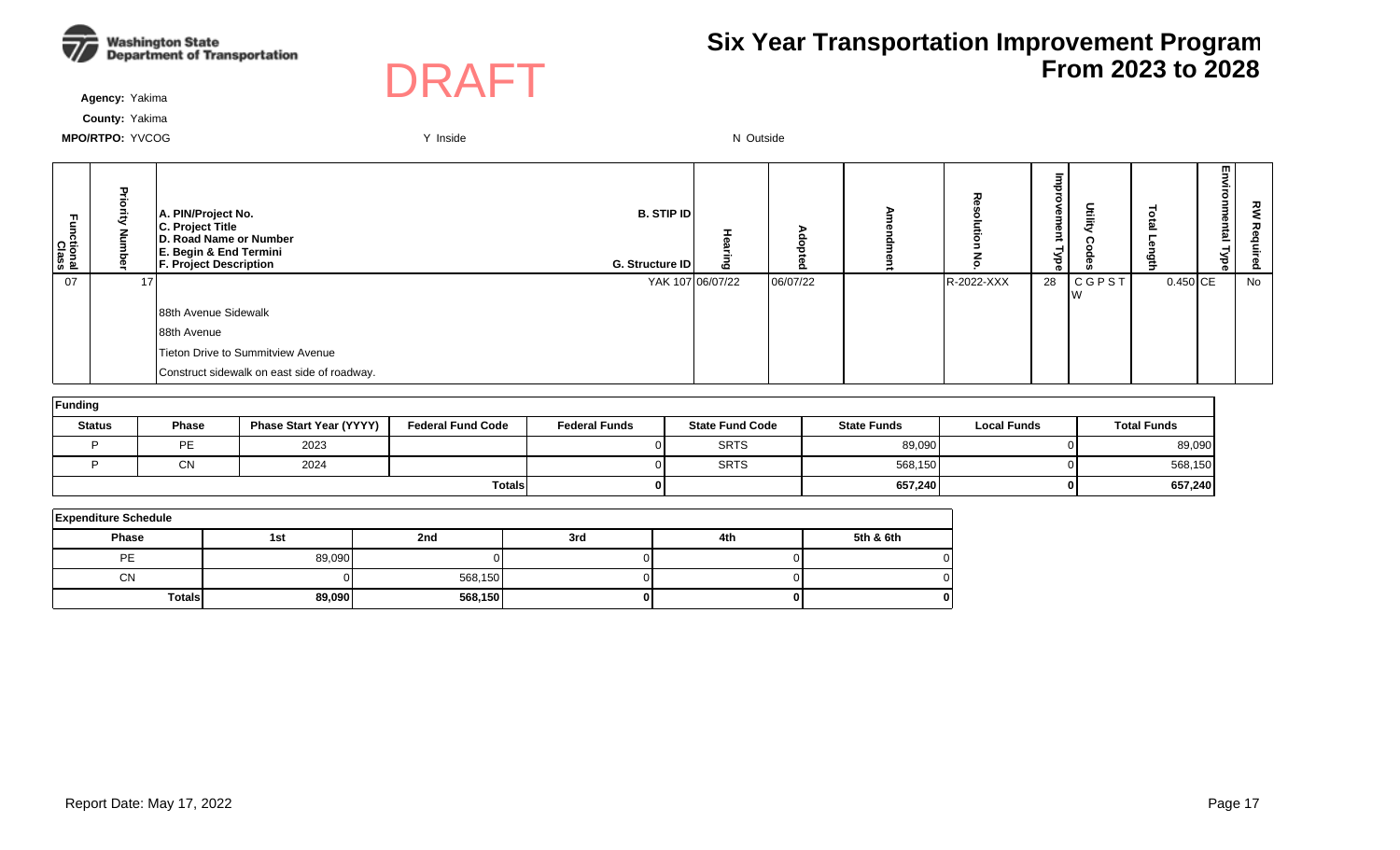



**Agency:** Yakima

**County:** Yakima

| Ę<br>ctional<br>Class | τ<br>곳 | A. PIN/Project No.<br>C. Project Title<br>D. Road Name or Number<br>E. Begin & End Termini<br><b>F. Project Description</b><br>G. Structure ID | <b>B.</b> STIP ID | ه               |          |            | ᇢ<br>$\circ$<br><b>o</b><br>Type<br> | 돌     | ē          | 핗<br>vironmental<br>Type | 깋  |
|-----------------------|--------|------------------------------------------------------------------------------------------------------------------------------------------------|-------------------|-----------------|----------|------------|--------------------------------------|-------|------------|--------------------------|----|
| 16                    | 18 I   |                                                                                                                                                |                   | YAK102 06/07/22 | 06/07/22 | R-2022-### | 21                                   | $P$ T | $0.030$ CE |                          | No |
|                       |        | N 1st St & R St Signal                                                                                                                         |                   |                 |          |            |                                      |       |            |                          |    |
|                       |        | N. 1st St.                                                                                                                                     |                   |                 |          |            |                                      |       |            |                          |    |
|                       |        | R Street to R Street                                                                                                                           |                   |                 |          |            |                                      |       |            |                          |    |
|                       |        | Install traffic signal at the intersection.                                                                                                    |                   |                 |          |            |                                      |       |            |                          |    |

| Funding       |              |                                |                          |                      |                        |                    |                    |                    |  |  |  |  |  |
|---------------|--------------|--------------------------------|--------------------------|----------------------|------------------------|--------------------|--------------------|--------------------|--|--|--|--|--|
| <b>Status</b> | <b>Phase</b> | <b>Phase Start Year (YYYY)</b> | <b>Federal Fund Code</b> | <b>Federal Funds</b> | <b>State Fund Code</b> | <b>State Funds</b> | <b>Local Funds</b> | <b>Total Funds</b> |  |  |  |  |  |
|               | PE           | 2027                           | <b>STP</b>               | 66,990               |                        |                    | 10,395             | 77,385             |  |  |  |  |  |
|               | <b>CN</b>    | 2028                           | <b>STP</b>               | 401,709              |                        |                    | 62,722             | 464,431            |  |  |  |  |  |
|               |              |                                | <b>Totals</b>            | 468,699              |                        |                    | 73,117             | 541,816            |  |  |  |  |  |

| <b>Expenditure Schedule</b> |     |     |     |     |           |  |  |  |  |  |  |
|-----------------------------|-----|-----|-----|-----|-----------|--|--|--|--|--|--|
| <b>Phase</b>                | 1st | 2nd | 3rd | 4th | 5th & 6th |  |  |  |  |  |  |
| PE                          |     |     |     |     | 77,385    |  |  |  |  |  |  |
| <b>CN</b>                   |     |     |     |     | 464,431   |  |  |  |  |  |  |
| <b>Totals</b>               |     |     |     |     | 541,816   |  |  |  |  |  |  |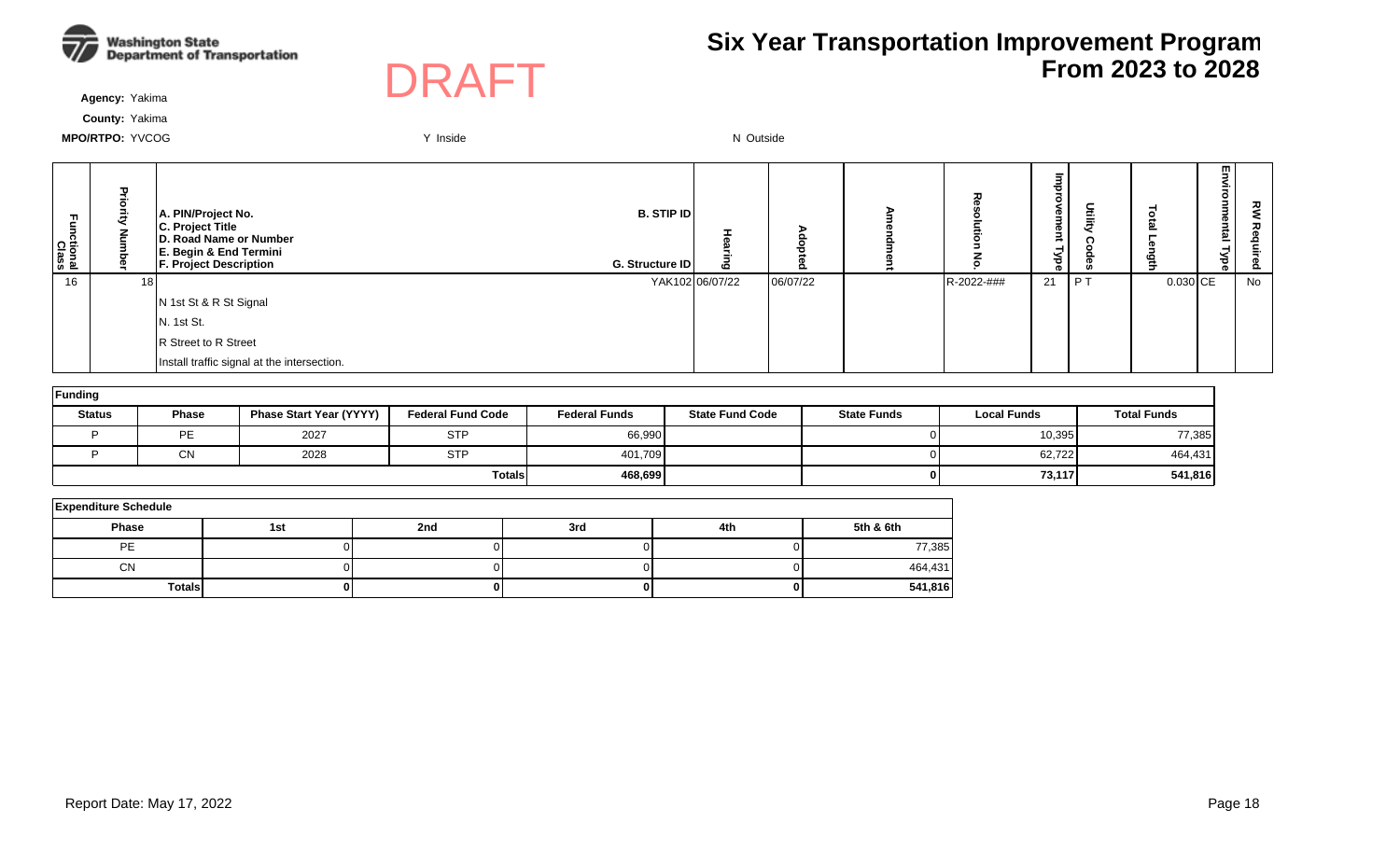



**Agency:** Yakima

**County:** Yakima

| ctional<br>Class | 고<br>공<br>ā | A. PIN/Project No.<br>C. Project Title<br><b>D. Road Name or Number</b><br>E. Begin & End Termini<br><b>F. Project Description</b> | <b>B. STIP ID</b><br>G. Structure ID | 6              |          |            | ᇢ<br>$\circ$<br>≏<br>ൈ<br><b>Type</b> |     |            | 핗<br>ξ.<br>onmental<br><b>Type</b> | ᅍ  |
|------------------|-------------|------------------------------------------------------------------------------------------------------------------------------------|--------------------------------------|----------------|----------|------------|---------------------------------------|-----|------------|------------------------------------|----|
| 14               | 19          |                                                                                                                                    |                                      | YAK57 06/07/22 | 06/07/22 | R-2022-XXX | 11                                    | CPT | $0.010$ CE |                                    | No |
|                  |             | 18th Street Underpass                                                                                                              |                                      |                |          |            |                                       |     |            |                                    |    |
|                  |             | Yakima Avenue                                                                                                                      |                                      |                |          |            |                                       |     |            |                                    |    |
|                  |             | l Yakima Avenue to 18th Street                                                                                                     |                                      |                |          |            |                                       |     |            |                                    |    |
|                  |             | Replace the bridge on E. Yakima Avenue that crosses over 18th Street.                                                              |                                      |                |          |            |                                       |     |            |                                    |    |

| Funding       |              |                         |                          |                      |                        |                    |                    |                    |  |  |  |  |  |
|---------------|--------------|-------------------------|--------------------------|----------------------|------------------------|--------------------|--------------------|--------------------|--|--|--|--|--|
| <b>Status</b> | <b>Phase</b> | Phase Start Year (YYYY) | <b>Federal Fund Code</b> | <b>Federal Funds</b> | <b>State Fund Code</b> | <b>State Funds</b> | <b>Local Funds</b> | <b>Total Funds</b> |  |  |  |  |  |
|               | <b>PE</b>    | 2026                    | <b>BR</b>                | 311,970              |                        |                    | 77.970             | 389,940            |  |  |  |  |  |
|               | <b>CN</b>    | 2027                    | <b>BR</b>                | 2,974,360            |                        |                    | 743,590            | 3,717,950          |  |  |  |  |  |
|               |              |                         | <b>Totals</b>            | 3,286,330            |                        |                    | 821,560            | 4,107,890          |  |  |  |  |  |

| <b>Expenditure Schedule</b> |     |     |     |         |           |  |  |  |  |  |  |  |
|-----------------------------|-----|-----|-----|---------|-----------|--|--|--|--|--|--|--|
| Phase                       | 1st | 2nd | 3rd | 4th     | 5th & 6th |  |  |  |  |  |  |  |
| PE                          |     |     |     | 354,490 |           |  |  |  |  |  |  |  |
| <b>CN</b>                   |     |     |     |         | 3,379,950 |  |  |  |  |  |  |  |
| <b>Totals</b>               |     |     |     | 354,490 | 3,379,950 |  |  |  |  |  |  |  |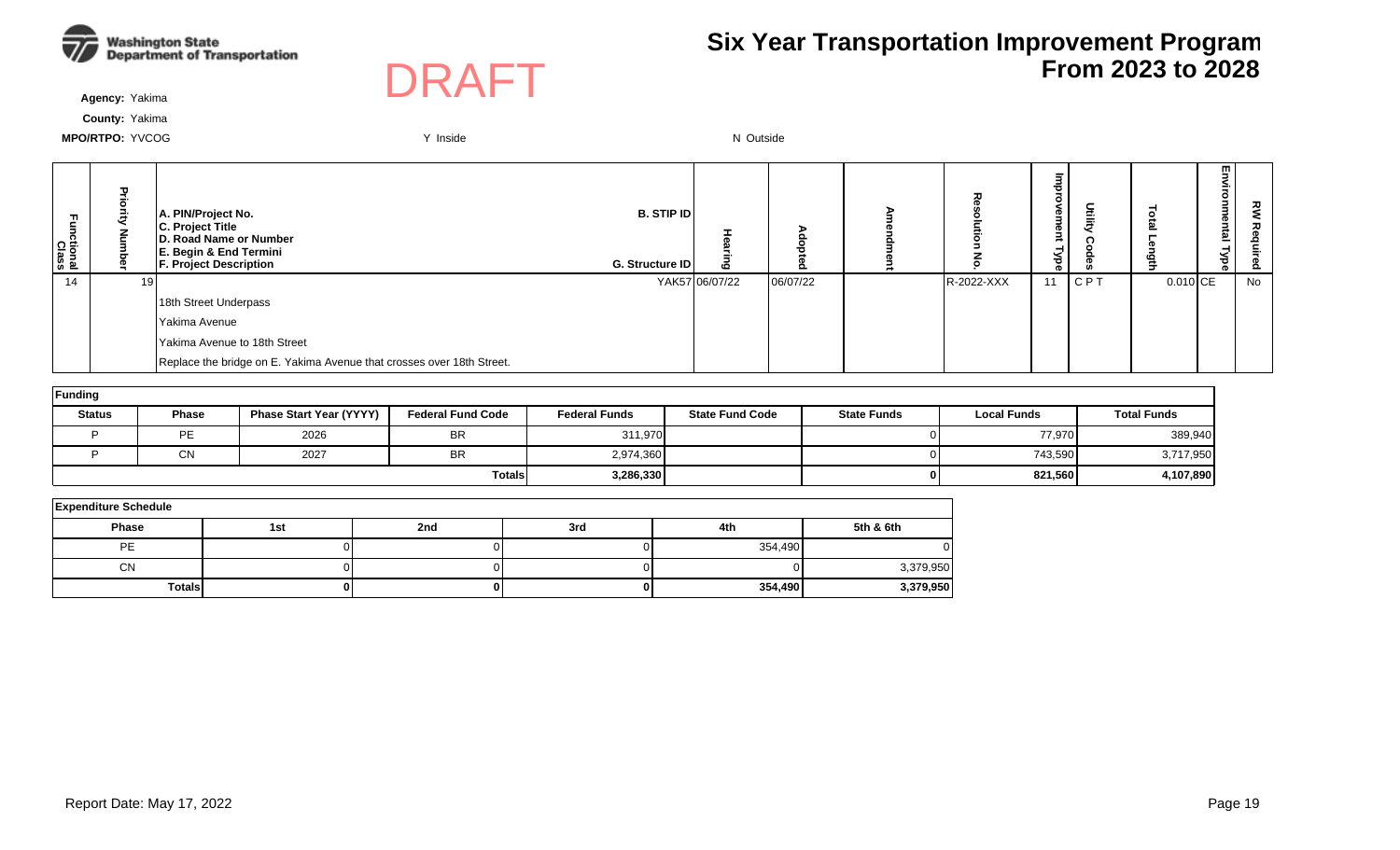



**Agency:** Yakima

**County:** Yakima

| Functional<br>Class | ᇃ  | A. PIN/Project No.<br>C. Project Title<br>D. Road Name or Number<br>E. Begin & End Termini<br><b>F. Project Description</b>      | <b>B. STIP ID</b><br>G. Structure ID | ဖ                |          |            | ᄒ<br>$\circ$<br><b>rement</b><br>⋜<br>है | Utilit)      |            | m. | ௨  |
|---------------------|----|----------------------------------------------------------------------------------------------------------------------------------|--------------------------------------|------------------|----------|------------|------------------------------------------|--------------|------------|----|----|
| 04                  | 20 |                                                                                                                                  |                                      | YAK 108 06/07/22 | 06/07/22 | R-2022-### | 03                                       | <b>CGPST</b> | $0.030$ CE |    | No |
|                     |    | S. 1st Street and E. Washington Avenue Intersection Improvements                                                                 |                                      |                  |          |            |                                          |              |            |    |    |
|                     |    | 1st Street                                                                                                                       |                                      |                  |          |            |                                          |              |            |    |    |
|                     |    | Washington Avenue to Washington Avenue                                                                                           |                                      |                  |          |            |                                          |              |            |    |    |
|                     |    | Realign intersection, widen E. Washington Ave. for additional lane, replace curb,<br>gutter, sidewalk, and construct new signal. |                                      |                  |          |            |                                          |              |            |    |    |
| Funding             |    |                                                                                                                                  |                                      |                  |          |            |                                          |              |            |    |    |

| Status | <b>Phase</b> | <b>Phase Start Year (YYYY)</b> | <b>Federal Fund Code</b> | <b>Federal Funds</b> | <b>State Fund Code</b> | <b>State Funds</b> | <b>Local Funds</b> | <b>Total Funds</b> |
|--------|--------------|--------------------------------|--------------------------|----------------------|------------------------|--------------------|--------------------|--------------------|
|        | ALL          | 2027                           |                          |                      |                        |                    | 2,705,725          | 2,705,725          |
|        |              |                                | <b>Totals</b>            |                      |                        |                    | 2,705,725          | 2,705,725          |

| <b>Expenditure Schedule</b> |     |     |     |     |           |  |  |  |  |  |  |
|-----------------------------|-----|-----|-----|-----|-----------|--|--|--|--|--|--|
| <b>Phase</b>                | 1st | 2nd | 3rd | 4th | 5th & 6th |  |  |  |  |  |  |
| ALL                         |     |     |     |     | 2,705,725 |  |  |  |  |  |  |
| Totals                      | 0   |     |     |     | 2,705,725 |  |  |  |  |  |  |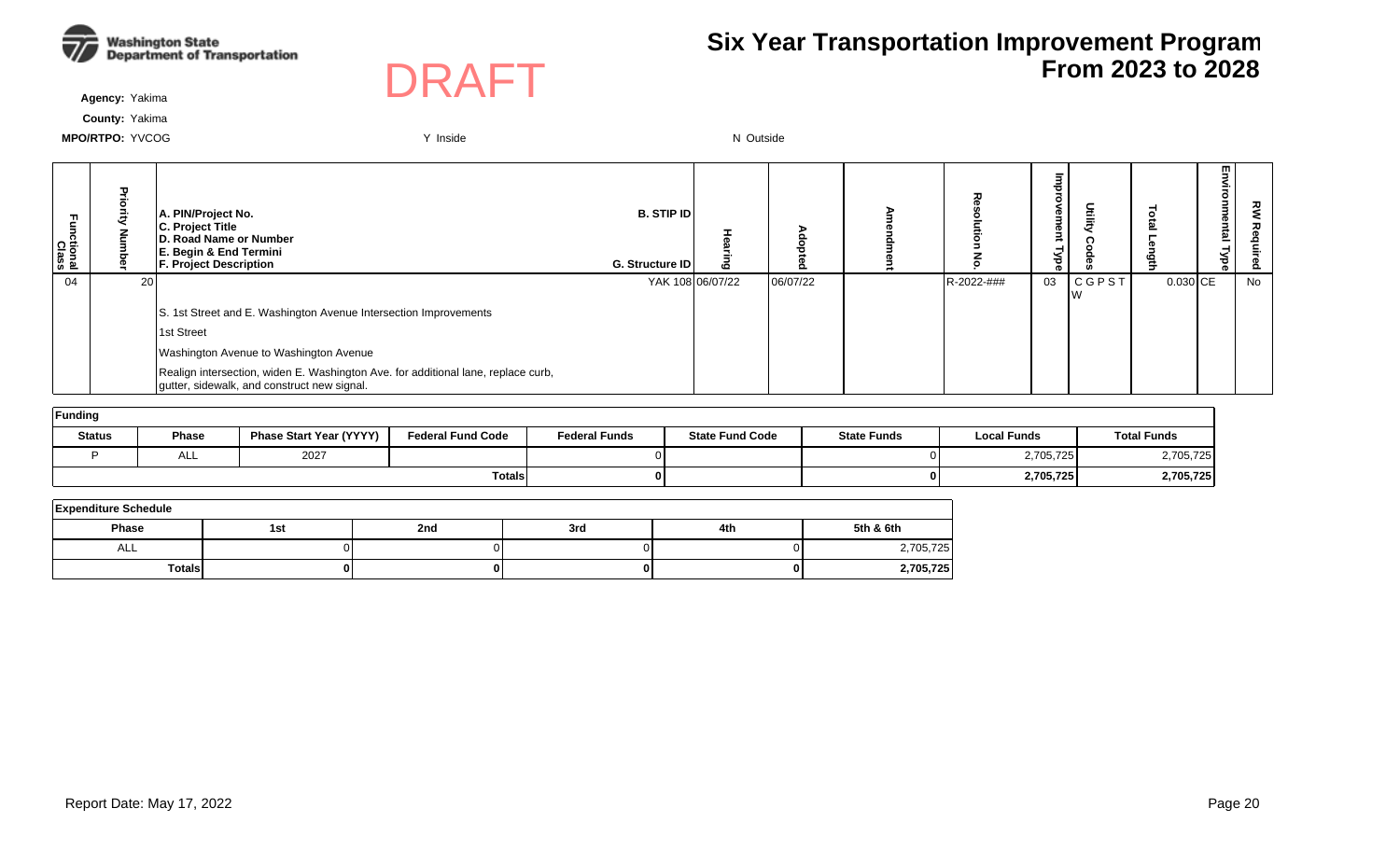



**Agency:** Yakima

**County:** Yakima

| tional<br>Class | ╖  | A. PIN/Project No.<br>C. Project Title<br><b>ID. Road Name or Number</b><br>E. Begin & End Termini<br><b>F. Project Description</b> | <b>B. STIP IDI</b><br>G. Structure ID | m              |          |            | Φ<br>Φ<br>ರ<br>Ф | Utilit)      | m<br>உ    | 丒<br>௨ |
|-----------------|----|-------------------------------------------------------------------------------------------------------------------------------------|---------------------------------------|----------------|----------|------------|------------------|--------------|-----------|--------|
| 14              | 21 |                                                                                                                                     |                                       | YAK14 06/07/22 | 06/07/22 | R-2022-XXX | 21               | <b>COPST</b> | <b>CE</b> | Yes    |
|                 |    | Washington Avenue & Longfiber Road Intersection Improvements                                                                        |                                       |                |          |            |                  |              |           |        |
|                 |    | <b>Washington Avenue</b>                                                                                                            |                                       |                |          |            |                  |              |           |        |
|                 |    | Washington Avenue to Longfiber Road                                                                                                 |                                       |                |          |            |                  |              |           |        |
|                 |    | Improve the Washington Avenue/Longfiber Road intersection by construction of<br>channelization, a signal, or a roundabout.          |                                       |                |          |            |                  |              |           |        |

| Funding       |              |                                |                          |                      |                        |                    |                    |                    |  |  |  |  |  |
|---------------|--------------|--------------------------------|--------------------------|----------------------|------------------------|--------------------|--------------------|--------------------|--|--|--|--|--|
| <b>Status</b> | <b>Phase</b> | <b>Phase Start Year (YYYY)</b> | <b>Federal Fund Code</b> | <b>Federal Funds</b> | <b>State Fund Code</b> | <b>State Funds</b> | <b>Local Funds</b> | <b>Total Funds</b> |  |  |  |  |  |
|               | PE           | 2023                           |                          |                      |                        |                    | 100,000            | 100,000            |  |  |  |  |  |
|               | <b>RW</b>    | 2024                           |                          |                      |                        |                    | 150,000            | 150,000            |  |  |  |  |  |
|               | <b>CN</b>    | 2025                           |                          |                      |                        |                    | 1,000,000          | 1,000,000          |  |  |  |  |  |
|               |              |                                | <b>Totals</b>            |                      |                        | 01                 | 1,250,000          | 1,250,000          |  |  |  |  |  |

| <b>Expenditure Schedule</b> |         |         |           |     |           |  |  |  |  |  |  |
|-----------------------------|---------|---------|-----------|-----|-----------|--|--|--|--|--|--|
| Phase                       | 1st     | 2nd     | 3rd       | 4th | 5th & 6th |  |  |  |  |  |  |
| PE                          | 100,000 |         |           |     |           |  |  |  |  |  |  |
| <b>RW</b>                   |         | 150,000 |           |     |           |  |  |  |  |  |  |
| <b>CN</b>                   |         |         | 1,000,000 |     |           |  |  |  |  |  |  |
| <b>Totals</b>               | 100,000 | 150,000 | 1,000,000 |     |           |  |  |  |  |  |  |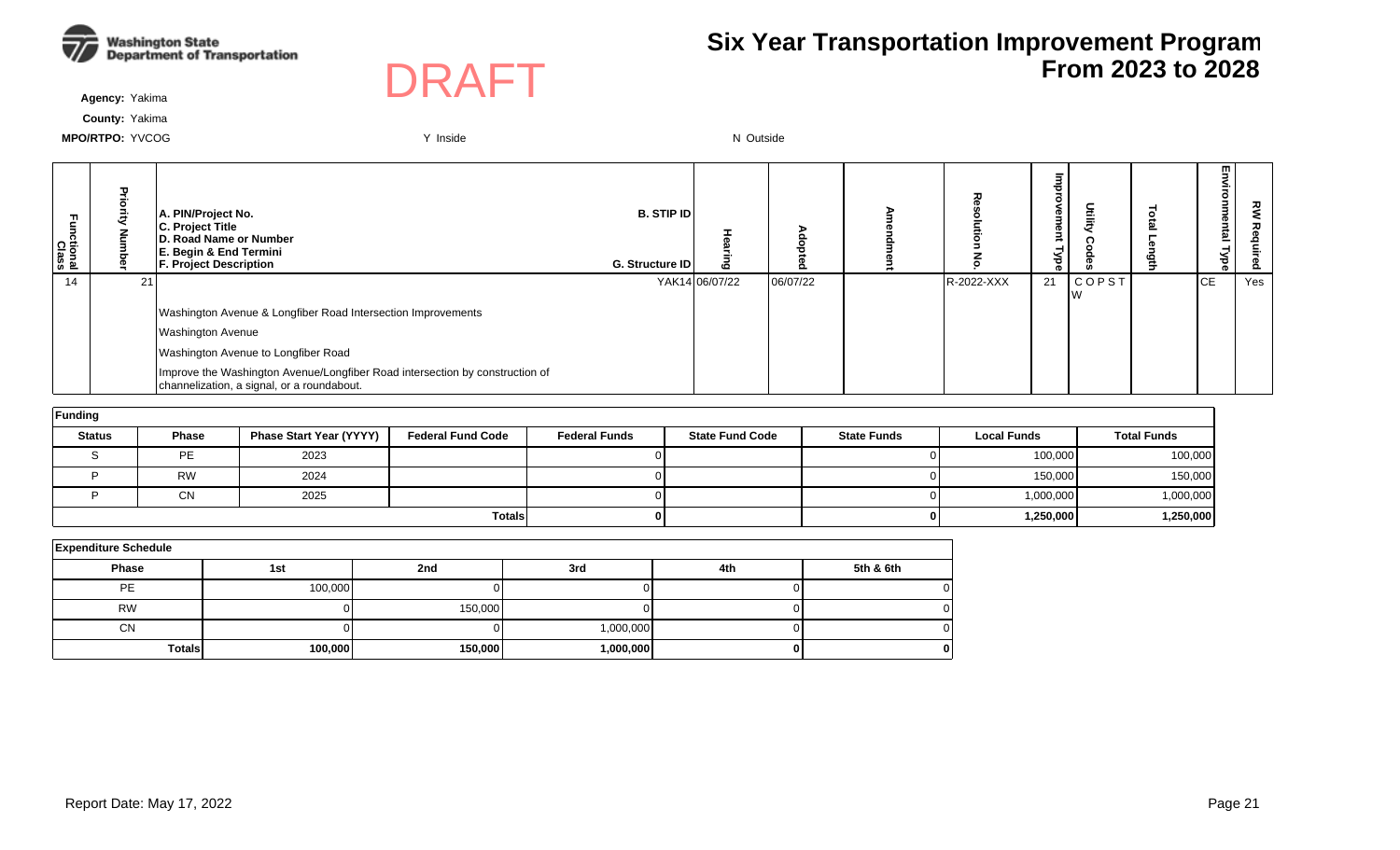



**Agency:** Yakima

**County:** Yakima

| m,<br>ctional<br>Class |    | A. PIN/Project No.<br>C. Project Title<br>D. Road Name or Number<br>E. Begin & End Termini<br><b>F. Project Description</b>                        | <b>B. STIP IDI</b><br>G. Structure ID | മ              |          |            | Эů<br>Ō<br>≺<br>ರ<br>œ | Utility        |            | m<br>= | ខ<br>௨ |
|------------------------|----|----------------------------------------------------------------------------------------------------------------------------------------------------|---------------------------------------|----------------|----------|------------|------------------------|----------------|------------|--------|--------|
| 14                     | 22 |                                                                                                                                                    |                                       | YAK84 06/07/22 | 06/07/22 | R-2022-### | 04                     | CGOPS <br>IT W | $0.400$ CE |        | Yes    |
|                        |    | 16th Avenue and Tieton Drive Intersection Improvements                                                                                             |                                       |                |          |            |                        |                |            |        |        |
|                        |    | 16th Avenue                                                                                                                                        |                                       |                |          |            |                        |                |            |        |        |
|                        |    | 16th Avenue to Tieton Drive                                                                                                                        |                                       |                |          |            |                        |                |            |        |        |
|                        |    | Reconstruct and widen 16th Avenue and Tieton Drive by adding left-turn lanes for all<br>movements at the intersection. Upgrade the traffic signal. |                                       |                |          |            |                        |                |            |        |        |

| Funding       |              |                         |                          |                      |                        |                    |                    |                    |
|---------------|--------------|-------------------------|--------------------------|----------------------|------------------------|--------------------|--------------------|--------------------|
| <b>Status</b> | <b>Phase</b> | Phase Start Year (YYYY) | <b>Federal Fund Code</b> | <b>Federal Funds</b> | <b>State Fund Code</b> | <b>State Funds</b> | <b>Local Funds</b> | <b>Total Funds</b> |
|               | PE           | 2028                    | STP(UL)                  | 358,512              |                        |                    | 53,592             | 412,104            |
|               | <b>RW</b>    | 2028                    | STP(UL)                  | 498,607              |                        | ΟI                 | 233,893            | 1,732,500          |
|               | <b>CN</b>    | 2028                    | STP(UL)                  | 1,640,683            |                        | OΙ                 | 252,483            | 1,893,166          |
|               |              |                         | <b>Totals</b>            | 3,497,802            |                        | 01                 | 539,968            | 4,037,770          |

| <b>Expenditure Schedule</b> |     |     |     |     |           |  |  |  |  |  |  |
|-----------------------------|-----|-----|-----|-----|-----------|--|--|--|--|--|--|
| Phase                       | 1st | 2nd | 3rd | 4th | 5th & 6th |  |  |  |  |  |  |
| <b>PE</b>                   |     |     |     |     | 412,104   |  |  |  |  |  |  |
| <b>RW</b>                   |     |     |     |     | 1,732,500 |  |  |  |  |  |  |
| <b>CN</b>                   |     |     |     |     | 1,893,166 |  |  |  |  |  |  |
| <b>Totals</b>               |     |     |     |     | 4,037,770 |  |  |  |  |  |  |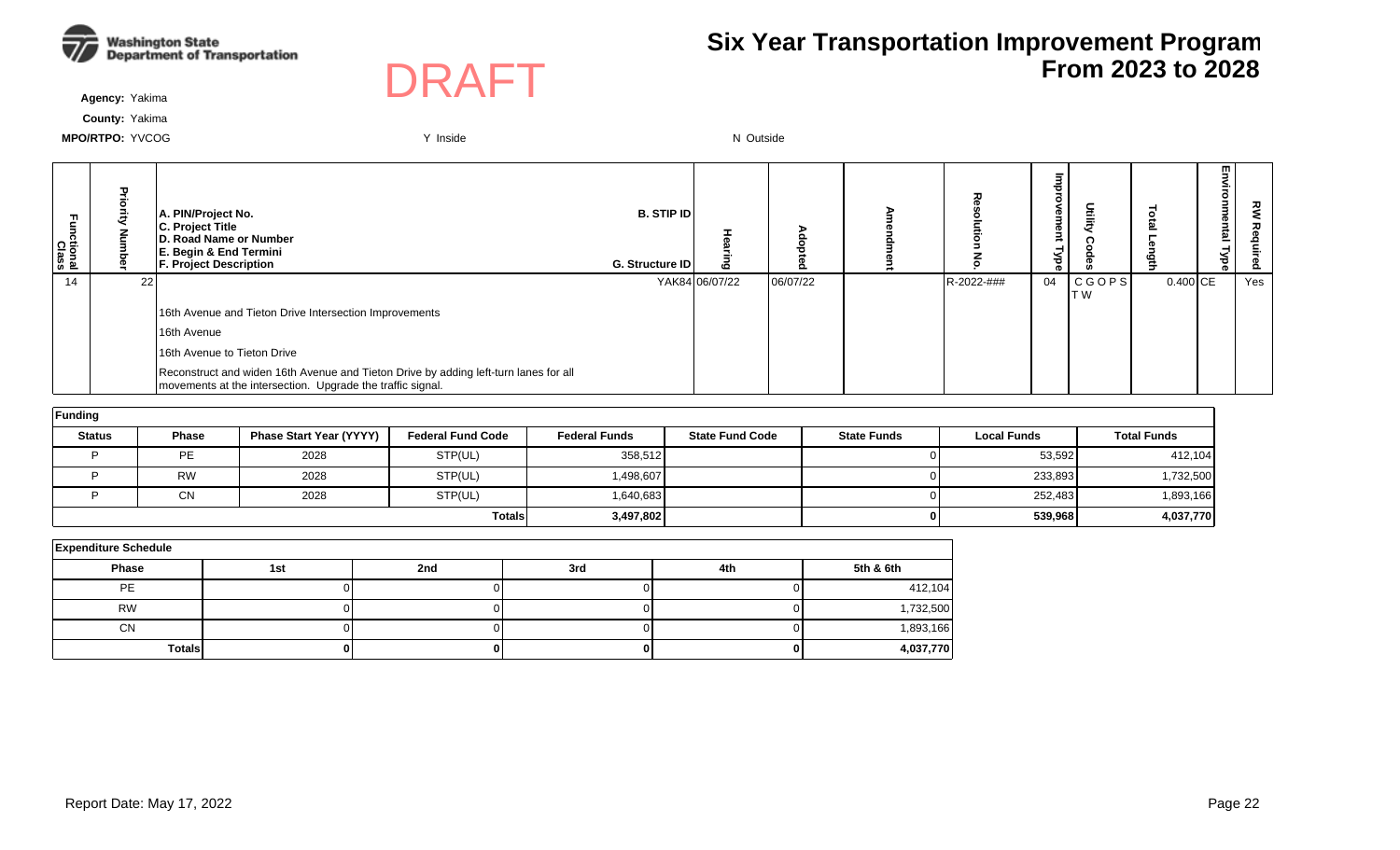



**Agency:** Yakima

**County:** Yakima

| 곤<br><b>Class</b><br>Class |    | A. PIN/Project No.<br>C. Project Title<br>D. Road Name or Number<br><b>E. Begin &amp; End Termini</b><br><b>F. Project Description</b> | <b>B. STIP ID</b><br>G. Structure ID | <b>CO</b> |          | 고          | Б<br>ᄒ<br>$\circ$<br>Φũ<br>enr<br>Йве | 듶               |            | 5<br>nme<br>intal<br>ರ<br>ॾ. | 丒   |
|----------------------------|----|----------------------------------------------------------------------------------------------------------------------------------------|--------------------------------------|-----------|----------|------------|---------------------------------------|-----------------|------------|------------------------------|-----|
| 04                         | 23 |                                                                                                                                        | YAK 109 06/07/22                     |           | 06/07/22 | R-2022-XXX | 28                                    | C G P S T<br>Iw | $0.500$ CE |                              | Yes |
|                            |    | Fair Avenue Sidewalk                                                                                                                   |                                      |           |          |            |                                       |                 |            |                              |     |
|                            |    | Fair Avenue                                                                                                                            |                                      |           |          |            |                                       |                 |            |                              |     |
|                            |    | Pacific Avenue to Nob Hill Boulevard                                                                                                   |                                      |           |          |            |                                       |                 |            |                              |     |
|                            |    | Construct sidewalk on west side of roadway.                                                                                            |                                      |           |          |            |                                       |                 |            |                              |     |

| Funding       |       |                                |                          |                      |                        |                    |                    |                    |  |  |  |  |  |  |
|---------------|-------|--------------------------------|--------------------------|----------------------|------------------------|--------------------|--------------------|--------------------|--|--|--|--|--|--|
| <b>Status</b> | Phase | <b>Phase Start Year (YYYY)</b> | <b>Federal Fund Code</b> | <b>Federal Funds</b> | <b>State Fund Code</b> | <b>State Funds</b> | <b>Local Funds</b> | <b>Total Funds</b> |  |  |  |  |  |  |
|               | ALL   | 2024                           |                          |                      |                        |                    | 500,560            | 500,560            |  |  |  |  |  |  |
|               |       |                                | <b>Totals</b>            |                      |                        |                    | 500,560            | 500,560            |  |  |  |  |  |  |

| <b>Expenditure Schedule</b> |     |         |     |     |           |  |  |  |  |  |  |  |
|-----------------------------|-----|---------|-----|-----|-----------|--|--|--|--|--|--|--|
| <b>Phase</b>                | 1st | 2nd     | 3rd | 4th | 5th & 6th |  |  |  |  |  |  |  |
| ALL                         |     | 500,560 |     |     |           |  |  |  |  |  |  |  |
| <b>Totals</b>               |     | 500,560 |     |     | o         |  |  |  |  |  |  |  |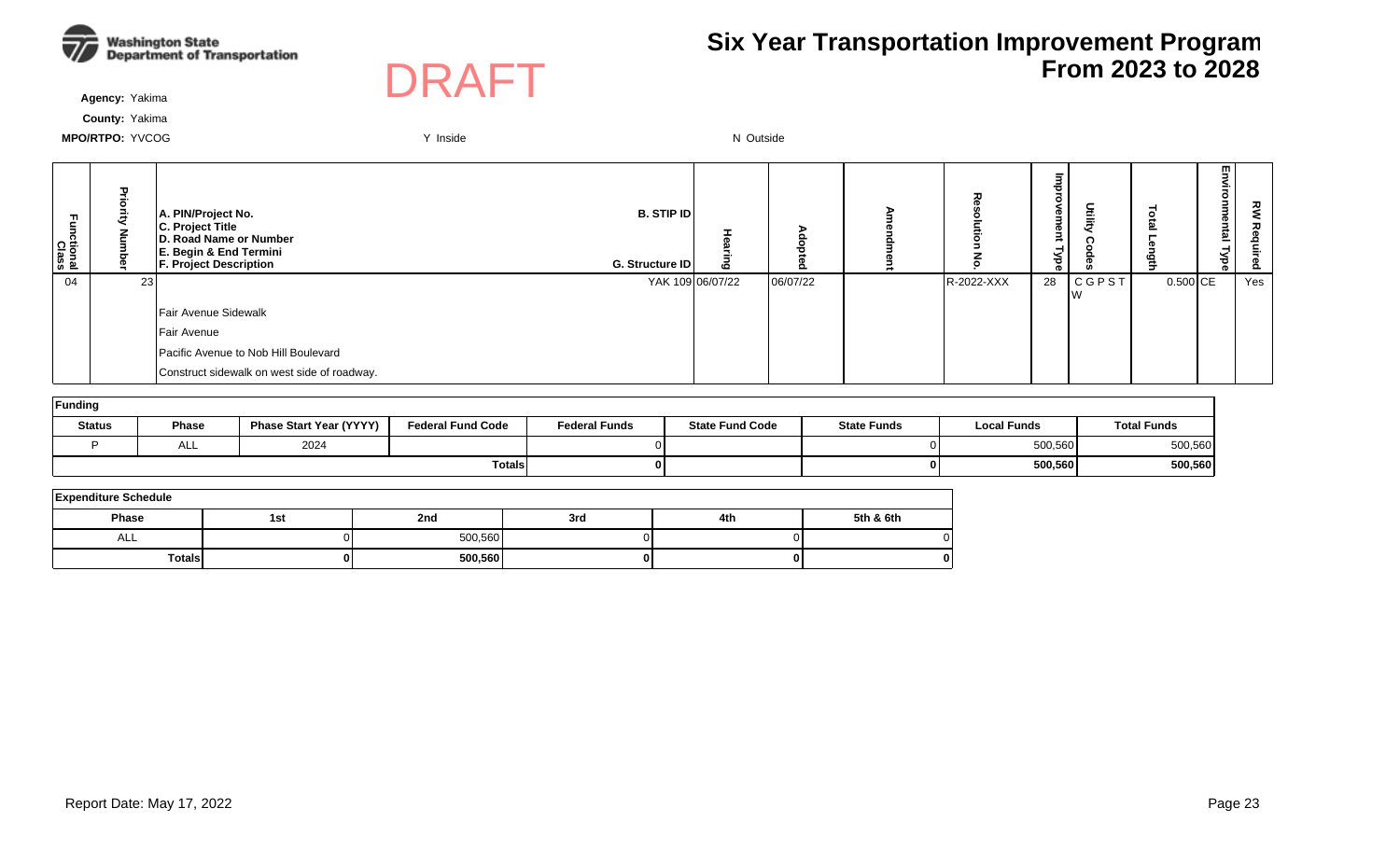



**Agency:** Yakima

**County:** Yakima

| ctional<br>Class | π  | A. PIN/Project No.<br>C. Project Title<br>D. Road Name or Number<br>E. Begin & End Termini<br><b>F. Project Description</b> | <b>B. STIP ID</b><br>G. Structure ID | $\overline{c}$   |          | ᅎ          | Ø<br>ന<br>ಕ<br>o. | Utilit               |          | m<br><u>한</u> | š<br>ء<br>ó. |
|------------------|----|-----------------------------------------------------------------------------------------------------------------------------|--------------------------------------|------------------|----------|------------|-------------------|----------------------|----------|---------------|--------------|
| 04               | 24 |                                                                                                                             |                                      | YAK 110 06/07/22 | 06/07/22 | R-2022-### | 28                | <b>CGPST</b><br>∣V V | 1.500 CE |               | Yes          |
|                  |    | Nob Hill Boulevard Sidewalk                                                                                                 |                                      |                  |          |            |                   |                      |          |               |              |
|                  |    | Nob Hill Boulevard                                                                                                          |                                      |                  |          |            |                   |                      |          |               |              |
|                  |    | 12th Street to 14th Street                                                                                                  |                                      |                  |          |            |                   |                      |          |               |              |
|                  |    | Construct sidewalk on south side of roadway.                                                                                |                                      |                  |          |            |                   |                      |          |               |              |

| Funding       |              |                                |                          |                      |                        |                    |                    |                    |  |  |  |  |  |  |
|---------------|--------------|--------------------------------|--------------------------|----------------------|------------------------|--------------------|--------------------|--------------------|--|--|--|--|--|--|
| <b>Status</b> | Phase        | <b>Phase Start Year (YYYY)</b> | <b>Federal Fund Code</b> | <b>Federal Funds</b> | <b>State Fund Code</b> | <b>State Funds</b> | <b>Local Funds</b> | <b>Total Funds</b> |  |  |  |  |  |  |
|               | $\sim$<br>── | 2028                           |                          |                      |                        | ΟI                 | 175,868            | 175,868            |  |  |  |  |  |  |
|               |              |                                | <b>Totals</b>            |                      |                        | 0 I                | 175,868            | 175,868            |  |  |  |  |  |  |

| <b>Expenditure Schedule</b> |     |     |     |     |           |  |  |  |  |  |  |
|-----------------------------|-----|-----|-----|-----|-----------|--|--|--|--|--|--|
| Phase                       | 1st | 2nd | 3rd | 4th | 5th & 6th |  |  |  |  |  |  |
| ALL                         |     |     |     |     | 175,868   |  |  |  |  |  |  |
| TotalsI                     |     |     |     |     | 175,868   |  |  |  |  |  |  |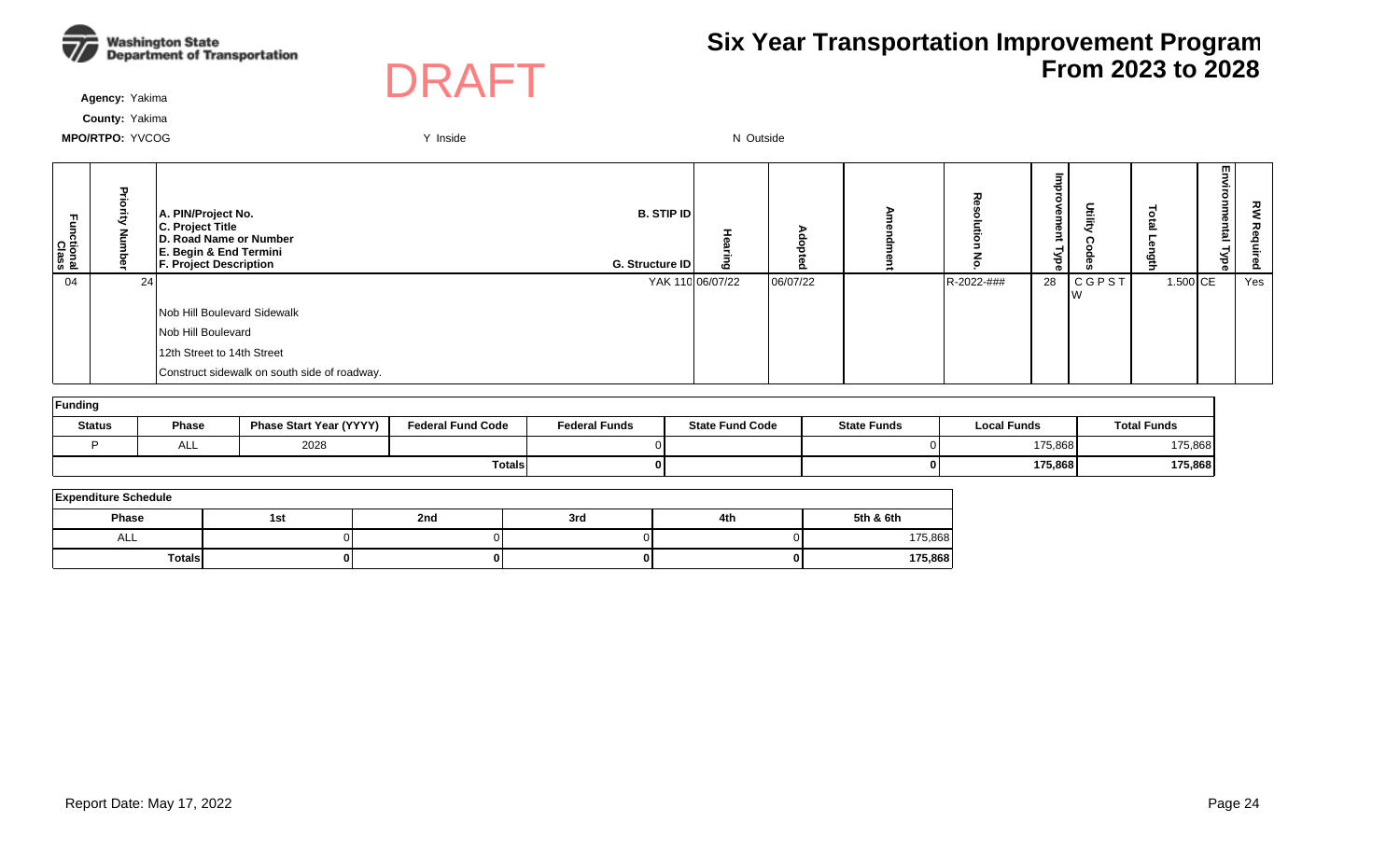



**Agency:** Yakima

**County:** Yakima

| m<br>ctional<br>Class | π<br>콩<br>ई<br>Š | A. PIN/Project No.<br>C. Project Title<br>D. Road Name or Number<br>E. Begin & End Termini<br><b>F. Project Description</b> | <b>B. STIP ID</b><br>G. Structure ID | 6                | o        | ᆽ          | o i<br>з<br>നം സ<br>₹<br>క<br>ΦĪ | ilit)        | ۵ń       | m.<br>$\mathbf{z}$<br>ō<br>Ξ<br>⊣<br>ಕ<br>ത | ᇰ<br><u>o</u> |
|-----------------------|------------------|-----------------------------------------------------------------------------------------------------------------------------|--------------------------------------|------------------|----------|------------|----------------------------------|--------------|----------|---------------------------------------------|---------------|
| 04                    | 25 <sub>l</sub>  |                                                                                                                             |                                      | YAK 111 06/07/22 | 06/07/22 | R-2022-XXX | 04                               | <b>CGPST</b> | 1.500 CE |                                             | No            |
|                       |                  | 6th Avenue Roadway Improvements                                                                                             |                                      |                  |          |            |                                  |              |          |                                             |               |
|                       |                  | 6th Avenue                                                                                                                  |                                      |                  |          |            |                                  |              |          |                                             |               |
|                       |                  | Walnut Street to River Road                                                                                                 |                                      |                  |          |            |                                  |              |          |                                             |               |
|                       |                  | Reconstruct roadway including trolley provisions.                                                                           |                                      |                  |          |            |                                  |              |          |                                             |               |

| Funding       |              |                                |                          |                      |                        |                    |                    |                    |  |  |  |  |  |
|---------------|--------------|--------------------------------|--------------------------|----------------------|------------------------|--------------------|--------------------|--------------------|--|--|--|--|--|
| <b>Status</b> | <b>Phase</b> | <b>Phase Start Year (YYYY)</b> | <b>Federal Fund Code</b> | <b>Federal Funds</b> | <b>State Fund Code</b> | <b>State Funds</b> | <b>Local Funds</b> | <b>Total Funds</b> |  |  |  |  |  |
|               | PE           | 2023                           |                          |                      |                        |                    | 300,000            | 300,000            |  |  |  |  |  |
|               | PE           | 2023                           |                          |                      |                        |                    | 700,000            | 700,000            |  |  |  |  |  |
|               | <b>CN</b>    | 2025                           |                          |                      |                        |                    | 6,564,880          | 6,564,880          |  |  |  |  |  |
|               |              |                                | <b>Totals</b>            |                      |                        |                    | 7,564,880          | 7,564,880          |  |  |  |  |  |

| <b>Expenditure Schedule</b> |         |         |           |     |           |  |  |  |  |  |  |  |
|-----------------------------|---------|---------|-----------|-----|-----------|--|--|--|--|--|--|--|
| <b>Phase</b>                | 1st     | 2nd     | 3rd       | 4th | 5th & 6th |  |  |  |  |  |  |  |
| PE                          | 300,000 | 700,000 |           |     |           |  |  |  |  |  |  |  |
| ALL                         |         |         | 6,564,880 |     |           |  |  |  |  |  |  |  |
| <b>Totals</b>               | 300,000 | 700,000 | 6,564,880 |     | 0         |  |  |  |  |  |  |  |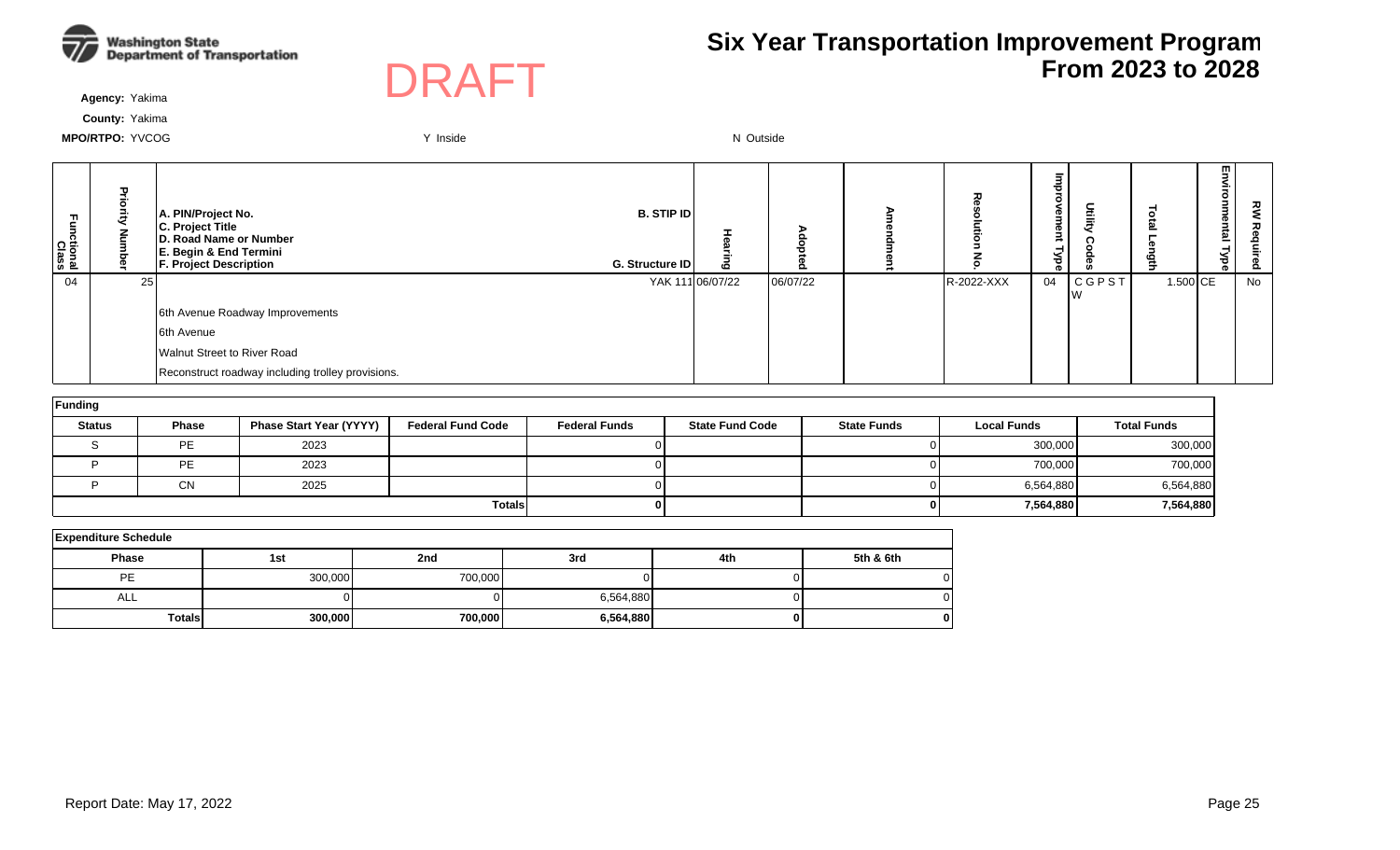



**Agency:** Yakima

**County:** Yakima

| ctional<br>Class | ᄁ<br>공    | A. PIN/Project No.<br>C. Project Title<br>D. Road Name or Number<br>E. Begin & End Termini<br><b>F. Project Description</b> | <b>B. STIP ID</b><br>G. Structure ID | ဇ                |          | ᆽ          | <b>D</b><br>3.<br>Φ<br>`₹<br>ര | Ē            |            | m<br>ᇛ | ᇰ<br>ဥ |
|------------------|-----------|-----------------------------------------------------------------------------------------------------------------------------|--------------------------------------|------------------|----------|------------|--------------------------------|--------------|------------|--------|--------|
| 05               | <b>26</b> |                                                                                                                             |                                      | YAK 112 06/07/22 | 06/07/22 | R-2022-### | 04                             | <b>CGPST</b> | $0.030$ CE |        | No     |
|                  |           | Powerhouse Road and Englewood Avenue Intersection Improvements                                                              |                                      |                  |          |            |                                |              |            |        |        |
|                  |           | Powerhouse Road                                                                                                             |                                      |                  |          |            |                                |              |            |        |        |
|                  |           | Englewood Avenue to Englewood Avenue                                                                                        |                                      |                  |          |            |                                |              |            |        |        |
|                  |           | Install traffic signal at the intersection.                                                                                 |                                      |                  |          |            |                                |              |            |        |        |

| Funding       |                   |                                |                          |                      |                        |                    |                    |                    |  |  |  |  |  |
|---------------|-------------------|--------------------------------|--------------------------|----------------------|------------------------|--------------------|--------------------|--------------------|--|--|--|--|--|
| <b>Status</b> | <b>Phase</b>      | <b>Phase Start Year (YYYY)</b> | <b>Federal Fund Code</b> | <b>Federal Funds</b> | <b>State Fund Code</b> | <b>State Funds</b> | <b>Local Funds</b> | <b>Total Funds</b> |  |  |  |  |  |
|               | $\mathbf{A}$<br>∼ | 2028                           |                          |                      |                        | ΟI                 | 1,014,431          | 1,014,431          |  |  |  |  |  |
| <b>Totals</b> |                   |                                |                          |                      |                        | 0 I                | 1,014,431          | 1,014,431          |  |  |  |  |  |

| <b>Expenditure Schedule</b> |     |     |     |     |           |  |  |  |  |  |  |
|-----------------------------|-----|-----|-----|-----|-----------|--|--|--|--|--|--|
| Phase                       | 1st | 2nd | 3rd | 4th | 5th & 6th |  |  |  |  |  |  |
| ALL                         |     |     |     |     | 1,014,431 |  |  |  |  |  |  |
| TotalsI                     | 0   |     |     |     | 1,014,431 |  |  |  |  |  |  |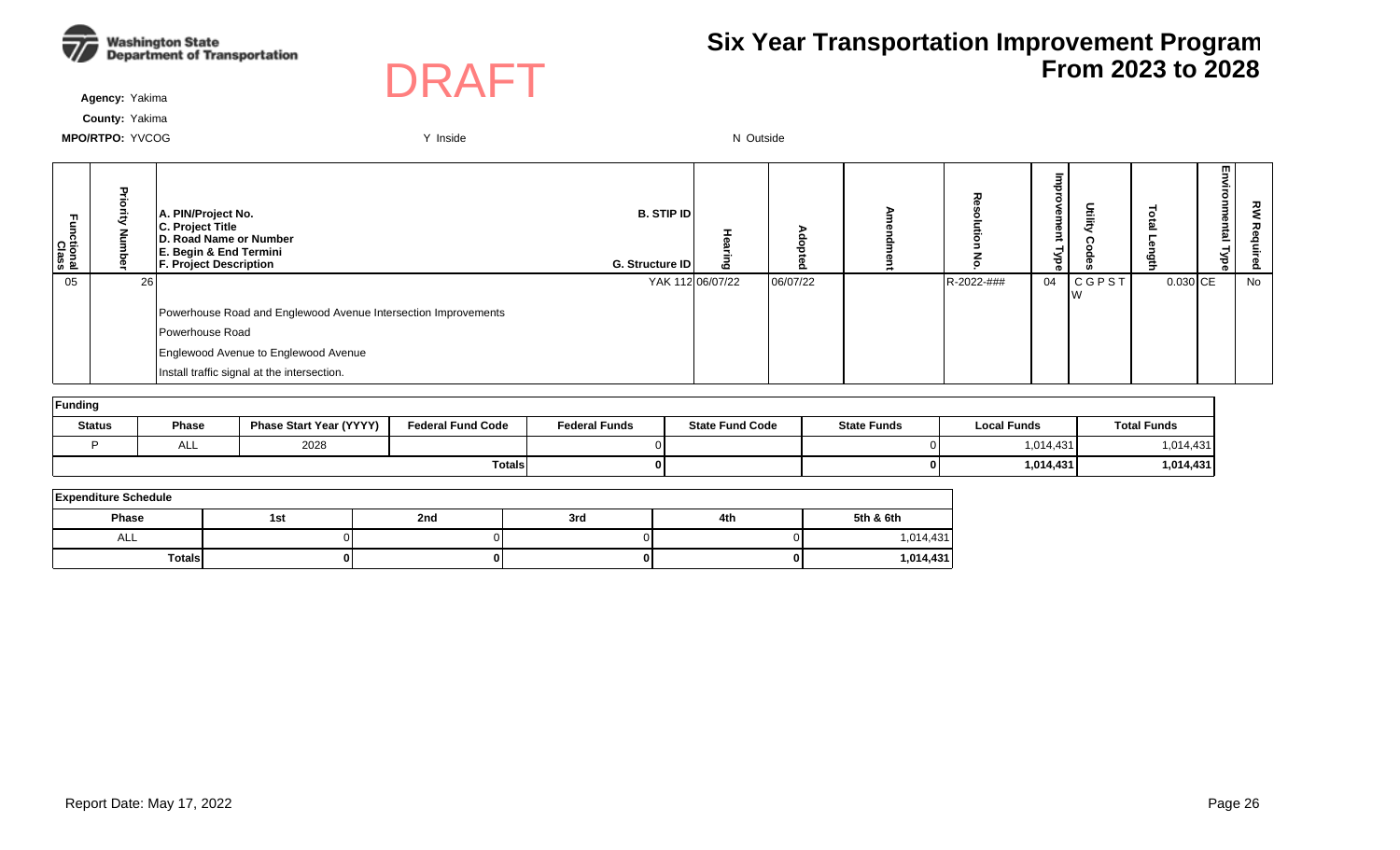



**Agency:** Yakima

**County:** Yakima

| m<br>ctional<br>Class | ಕ<br>ā<br>Š | A. PIN/Project No.<br>C. Project Title<br>D. Road Name or Number<br>E. Begin & End Termini<br><b>F. Project Description</b> | <b>B. STIP ID</b><br>G. Structure ID | ō                | $\circ$  | ᆽ          | ъ<br><b>D</b><br>з<br><b>D</b><br>-<br>≺<br>78ैं । | ⋚          | $\Rightarrow$ | m.<br>ወ<br>한<br>⊣<br>Ѣ<br>ወ | ξ<br>ဥ |
|-----------------------|-------------|-----------------------------------------------------------------------------------------------------------------------------|--------------------------------------|------------------|----------|------------|----------------------------------------------------|------------|---------------|-----------------------------|--------|
| 04                    | 27          |                                                                                                                             |                                      | YAK 113 06/07/22 | 06/07/22 | R-2022-XXX | 28                                                 | CGPST<br>N | $0.010$ CE    |                             | No     |
|                       |             | Mead Avenue Pedestrian Signal                                                                                               |                                      |                  |          |            |                                                    |            |               |                             |        |
|                       |             | Mead Avenue                                                                                                                 |                                      |                  |          |            |                                                    |            |               |                             |        |
|                       |             | 10th Avenue to 10th Avenue                                                                                                  |                                      |                  |          |            |                                                    |            |               |                             |        |
|                       |             | Install pedestrian signal at the east leg of the intersection.                                                              |                                      |                  |          |            |                                                    |            |               |                             |        |

| Funding       |              |                                |                          |                      |                        |                    |                    |                    |  |  |  |  |  |
|---------------|--------------|--------------------------------|--------------------------|----------------------|------------------------|--------------------|--------------------|--------------------|--|--|--|--|--|
| <b>Status</b> | <b>Phase</b> | <b>Phase Start Year (YYYY)</b> | <b>Federal Fund Code</b> | <b>Federal Funds</b> | <b>State Fund Code</b> | <b>State Funds</b> | <b>Local Funds</b> | <b>Total Funds</b> |  |  |  |  |  |
|               | ALL          | 2028                           |                          |                      |                        | 01                 | 418,030            | 418,030            |  |  |  |  |  |
|               |              |                                | Totalsl                  |                      |                        | 0 I                | 418.030            | 418,030            |  |  |  |  |  |

| <b>Expenditure Schedule</b> |     |     |     |     |           |  |  |  |  |  |  |
|-----------------------------|-----|-----|-----|-----|-----------|--|--|--|--|--|--|
| <b>Phase</b>                | 1st | 2nd | 3rd | 4th | 5th & 6th |  |  |  |  |  |  |
| ALL                         |     |     |     |     | 418,030   |  |  |  |  |  |  |
| <b>Totals</b>               |     |     |     | 01  | 418,030   |  |  |  |  |  |  |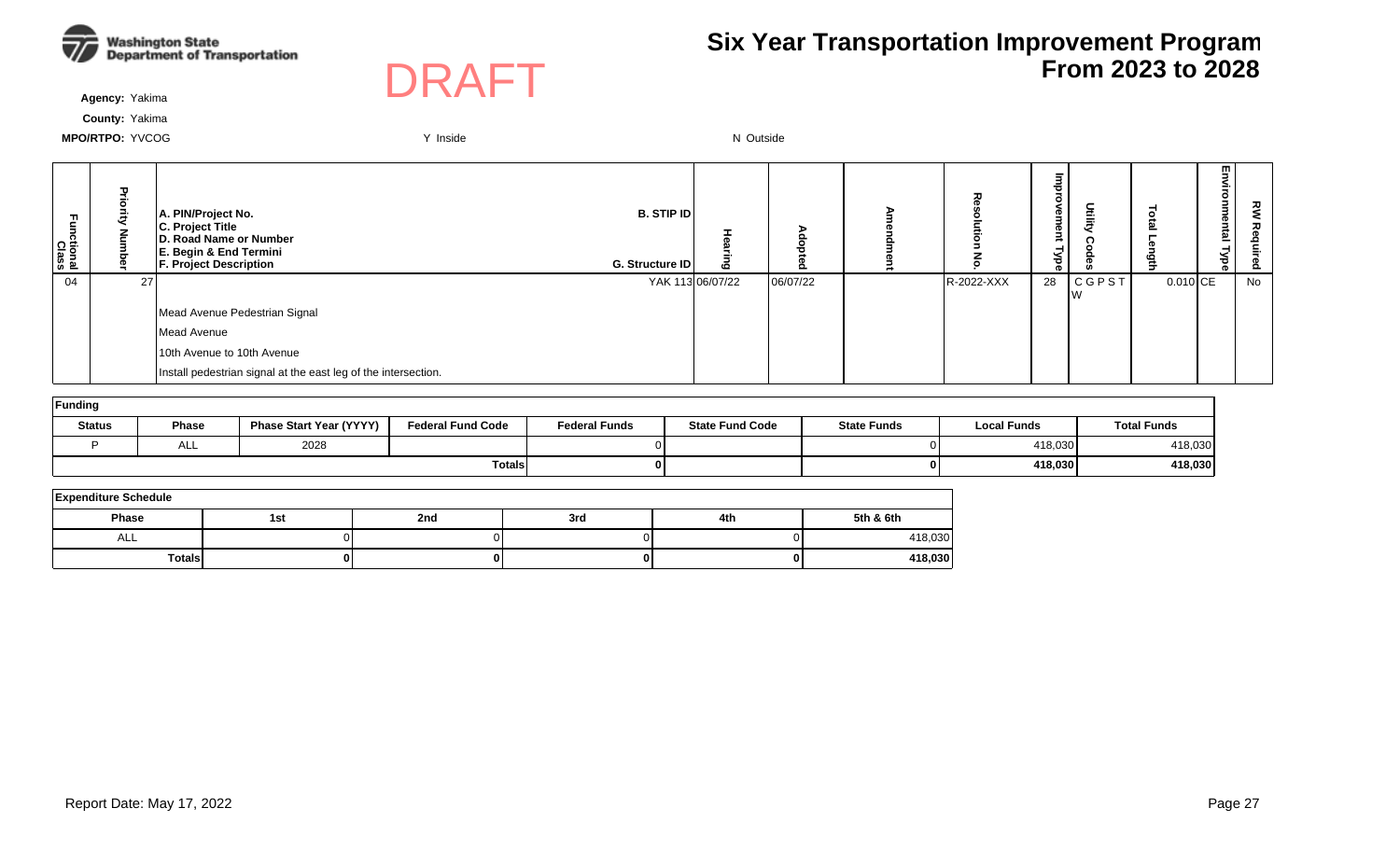



**Agency:** Yakima

**County:** Yakima

| 곤<br>tional:<br>Class |      | A. PIN/Project No.<br>C. Project Title<br>D. Road Name or Number<br>E. Begin & End Termini<br><b>F. Project Description</b> | <b>B. STIP ID</b><br>G. Structure ID | Ō                |          | 고          | Ø<br>P<br>-<br>≺<br>್ಥ | Utilit       |            | m<br><u>한</u> | RΜ<br>ء<br><b>D</b><br>ó. |
|-----------------------|------|-----------------------------------------------------------------------------------------------------------------------------|--------------------------------------|------------------|----------|------------|------------------------|--------------|------------|---------------|---------------------------|
| 04                    | 28 I |                                                                                                                             |                                      | YAK 114 06/07/22 | 06/07/22 | R-2022-### | 28                     | <b>CGPST</b> | $0.120$ CE |               | Yes                       |
|                       |      | N. 16th Avenue Sidewalk                                                                                                     |                                      |                  |          |            |                        |              |            |               |                           |
|                       |      | N. 16th Avenue                                                                                                              |                                      |                  |          |            |                        |              |            |               |                           |
|                       |      | River Road to "J" Street                                                                                                    |                                      |                  |          |            |                        |              |            |               |                           |
|                       |      | Construct sidewalk on west side of roadway.                                                                                 |                                      |                  |          |            |                        |              |            |               |                           |

| Funding       |              |                                |                          |                      |                        |                    |                    |                    |  |  |  |  |  |
|---------------|--------------|--------------------------------|--------------------------|----------------------|------------------------|--------------------|--------------------|--------------------|--|--|--|--|--|
| <b>Status</b> | <b>Phase</b> | <b>Phase Start Year (YYYY)</b> | <b>Federal Fund Code</b> | <b>Federal Funds</b> | <b>State Fund Code</b> | <b>State Funds</b> | <b>Local Funds</b> | <b>Total Funds</b> |  |  |  |  |  |
|               | ALL          | 2028                           |                          |                      |                        |                    | 209,022            | 209,022            |  |  |  |  |  |
|               |              |                                | Totals                   | 0 I                  |                        |                    | 209,022            | 209,022            |  |  |  |  |  |

| <b>Expenditure Schedule</b> |     |     |     |     |           |  |  |  |  |  |  |
|-----------------------------|-----|-----|-----|-----|-----------|--|--|--|--|--|--|
| <b>Phase</b>                | 1st | 2nd | 3rd | 4th | 5th & 6th |  |  |  |  |  |  |
| ALL                         |     |     |     |     | 209,022   |  |  |  |  |  |  |
| TotalsI                     | 0 I |     |     |     | 209,022   |  |  |  |  |  |  |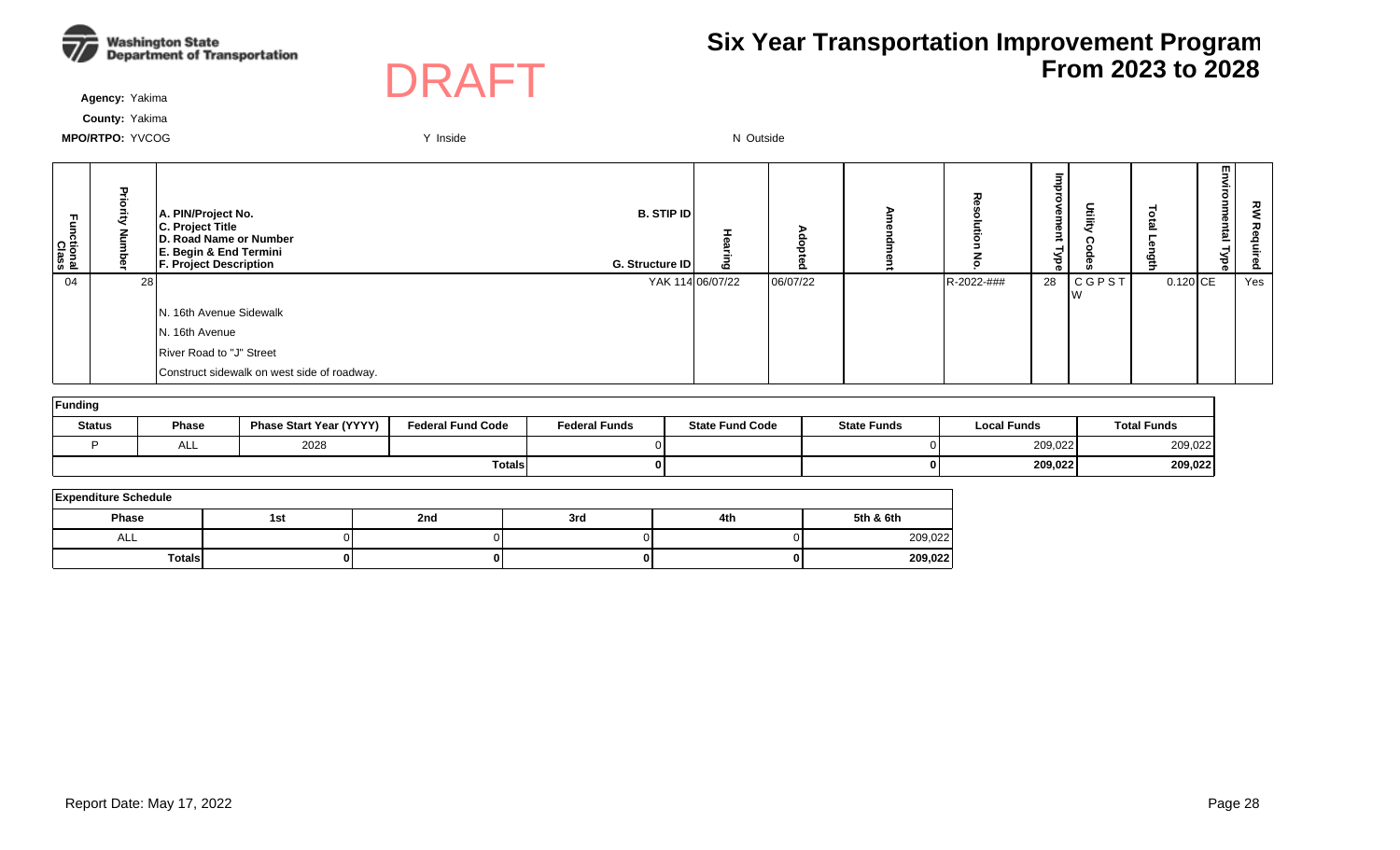



**Agency:** Yakima

**County:** Yakima

| m.<br>ctional<br>Class |    | A. PIN/Project No.<br>C. Project Title<br>D. Road Name or Number<br><b>E. Begin &amp; End Termini</b><br><b>F. Project Description</b> | <b>B. STIP IDI</b><br>G. Structure ID | $\mathbf{c}$ |          |            | 73<br>o<br>eu<br>eur<br>ă |       | m<br>Ξ.<br>me<br>$\frac{1}{2}$<br>ರ<br>ക |     |
|------------------------|----|----------------------------------------------------------------------------------------------------------------------------------------|---------------------------------------|--------------|----------|------------|---------------------------|-------|------------------------------------------|-----|
| 00                     | 29 |                                                                                                                                        | WA-14321 06/07/22                     |              | 06/07/22 | R-2022-XXX | 28                        | 0.100 |                                          | No. |
|                        |    | West Valley Schools Pedestrian Bridge                                                                                                  |                                       |              |          |            |                           |       |                                          |     |
|                        |    | IS. 75th Avenue                                                                                                                        |                                       |              |          |            |                           |       |                                          |     |
|                        |    | S. 75th Avenue to WV Community Park                                                                                                    |                                       |              |          |            |                           |       |                                          |     |
|                        |    | Construct new pedestrian bridge over Wide Hollow creek connecting S. 75th Avenue<br>to WV Park and schools                             |                                       |              |          |            |                           |       |                                          |     |

| Funding       |              |                                |                          |                      |                        |                    |                    |                    |  |  |  |  |
|---------------|--------------|--------------------------------|--------------------------|----------------------|------------------------|--------------------|--------------------|--------------------|--|--|--|--|
| <b>Status</b> | <b>Phase</b> | <b>Phase Start Year (YYYY)</b> | <b>Federal Fund Code</b> | <b>Federal Funds</b> | <b>State Fund Code</b> | <b>State Funds</b> | <b>Local Funds</b> | <b>Total Funds</b> |  |  |  |  |
|               | $\sim$<br>UΝ | 2023                           |                          |                      | <b>SRTS</b>            | 2,000,000          |                    | 2,000,000          |  |  |  |  |
| Totals        |              |                                |                          |                      |                        | 2,000,000          | 01                 | 2,000,000          |  |  |  |  |

| <b>Expenditure Schedule</b> |           |     |     |     |           |  |  |  |  |  |  |
|-----------------------------|-----------|-----|-----|-----|-----------|--|--|--|--|--|--|
| <b>Phase</b>                | 1st       | 2nd | 3rd | 4th | 5th & 6th |  |  |  |  |  |  |
| CN                          | 2,000,000 |     |     |     |           |  |  |  |  |  |  |
| <b>Totals</b>               | 2,000,000 | 01  |     |     |           |  |  |  |  |  |  |